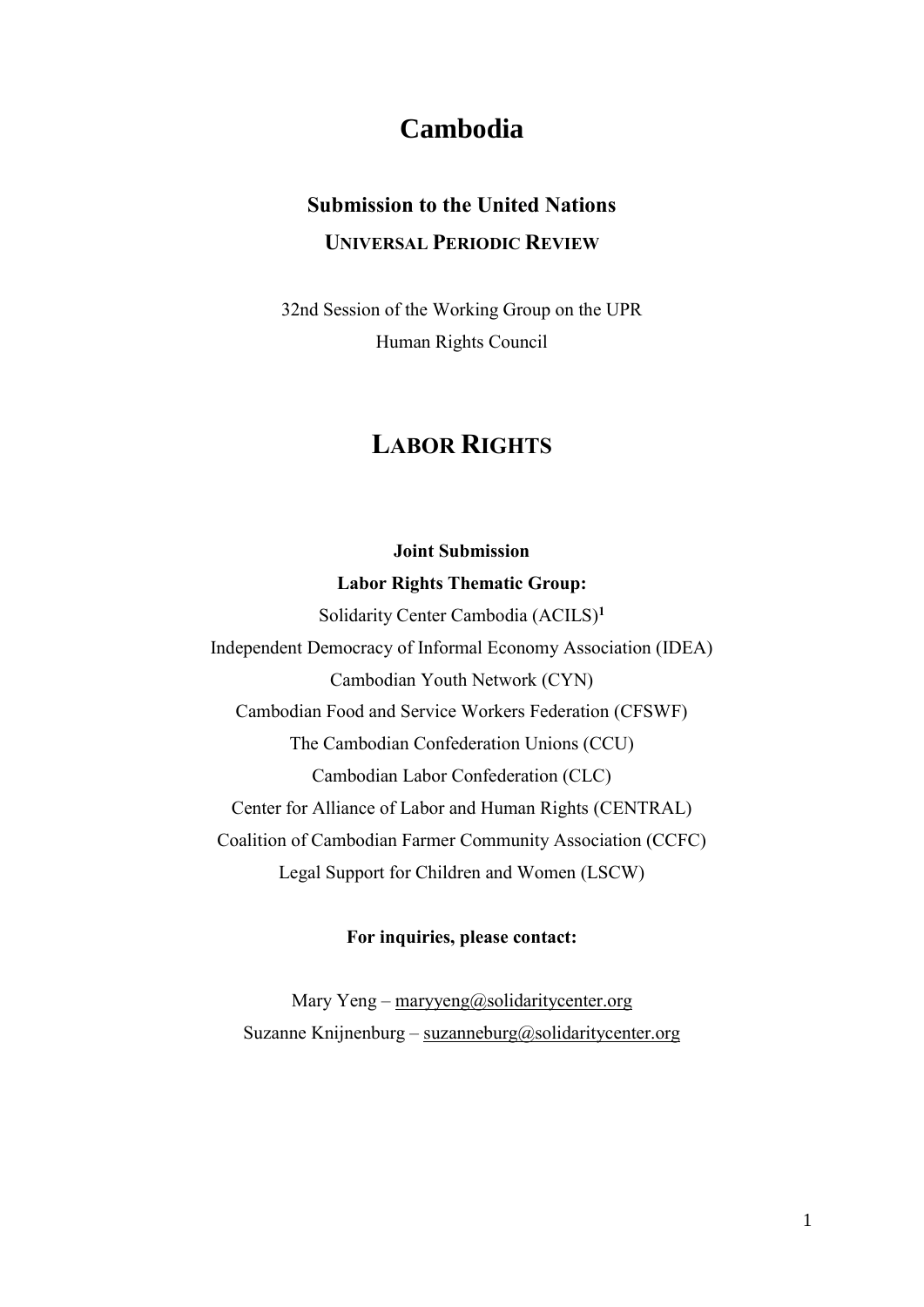#### **1. INTRODUCTION**

- 1.1. The joint members of this submission are alarmed by the deterioration of rights over the last several years, particularly in the lead up to the June 2017 elections, as well as to the upcoming July 2018 elections. The Royal Government of Cambodia (RGC) is increasingly using repressive tactics, including burdensome registration and reporting procedures for unions,<sup>2</sup> restrictions on opportunities for workers to organize in associations and trade unions, $3$  intimidation and other harassment, threats including violence, and arbitrary arrest and detention to suppress civil society, including trade unionists.<sup>4</sup> Regulations have also been adopted that impede access to justice for workers seeking remedy for rights violations.<sup>5</sup> Furthermore, the Cambodian Government has failed to take the needed steps to offer better protection mechanisms for Cambodian migrant workers abroad. These actions have largely diminished the space for the enjoyment of fundamental freedoms in Cambodia, including the rights to association, expression and assembly. While some labor rights improvements since the last UPR cycle can be noted, many challenges remain.
- 1.2. In this report, organizations outline the following concerns:
	- A. [Burdensome registration and reporting procedures for unions result in the denial](file:///C:/Users/patri/Downloads/07.10.2018%20UPR%20Submission%20Labor%20Rights%20.docx%23_Toc518942007)  [of freedom of association and collective bargaining](file:///C:/Users/patri/Downloads/07.10.2018%20UPR%20Submission%20Labor%20Rights%20.docx%23_Toc518942007) 3
	- B. [Regulations that restrict the gathering of CSO's and unions and the recently](file:///C:/Users/patri/Downloads/07.10.2018%20UPR%20Submission%20Labor%20Rights%20.docx%23_Toc518942008)  [enacted Trade Union Law and Minimum Wage Law contain provisions that](file:///C:/Users/patri/Downloads/07.10.2018%20UPR%20Submission%20Labor%20Rights%20.docx%23_Toc518942008)  [limit protests, strikes and collective bargaining which violates peoples' freedom](file:///C:/Users/patri/Downloads/07.10.2018%20UPR%20Submission%20Labor%20Rights%20.docx%23_Toc518942008)  [of peaceful assembly and opportunities for workers to organize or represent](file:///C:/Users/patri/Downloads/07.10.2018%20UPR%20Submission%20Labor%20Rights%20.docx%23_Toc518942008)  [their members.](file:///C:/Users/patri/Downloads/07.10.2018%20UPR%20Submission%20Labor%20Rights%20.docx%23_Toc518942008) 5
	- C. [Criminalization and anti-union discrimination, including threats and acts of](file:///C:/Users/patri/Downloads/07.10.2018%20UPR%20Submission%20Labor%20Rights%20.docx%23_Toc518942009)  [violence, marginalize union leaders and labor right activists](file:///C:/Users/patri/Downloads/07.10.2018%20UPR%20Submission%20Labor%20Rights%20.docx%23_Toc518942009)  $7 \frac{1}{2}$
	- D. [Imposed pre-hearing certification requirements for workers to](file:///C:/Users/patri/Downloads/07.10.2018%20UPR%20Submission%20Labor%20Rights%20.docx%23_Toc518942010) bring cases [before the Arbitration Council constrain access to justice](file:///C:/Users/patri/Downloads/07.10.2018%20UPR%20Submission%20Labor%20Rights%20.docx%23_Toc518942010) 9
	- E. [Rights violations in employment persist due to gaps in the Labour Law leaving](file:///C:/Users/patri/Downloads/07.10.2018%20UPR%20Submission%20Labor%20Rights%20.docx%23_Toc518942011)  [workers vulnerable to forced overtime and other exploitative working](file:///C:/Users/patri/Downloads/07.10.2018%20UPR%20Submission%20Labor%20Rights%20.docx%23_Toc518942011)  [conditions](file:///C:/Users/patri/Downloads/07.10.2018%20UPR%20Submission%20Labor%20Rights%20.docx%23_Toc518942011) 10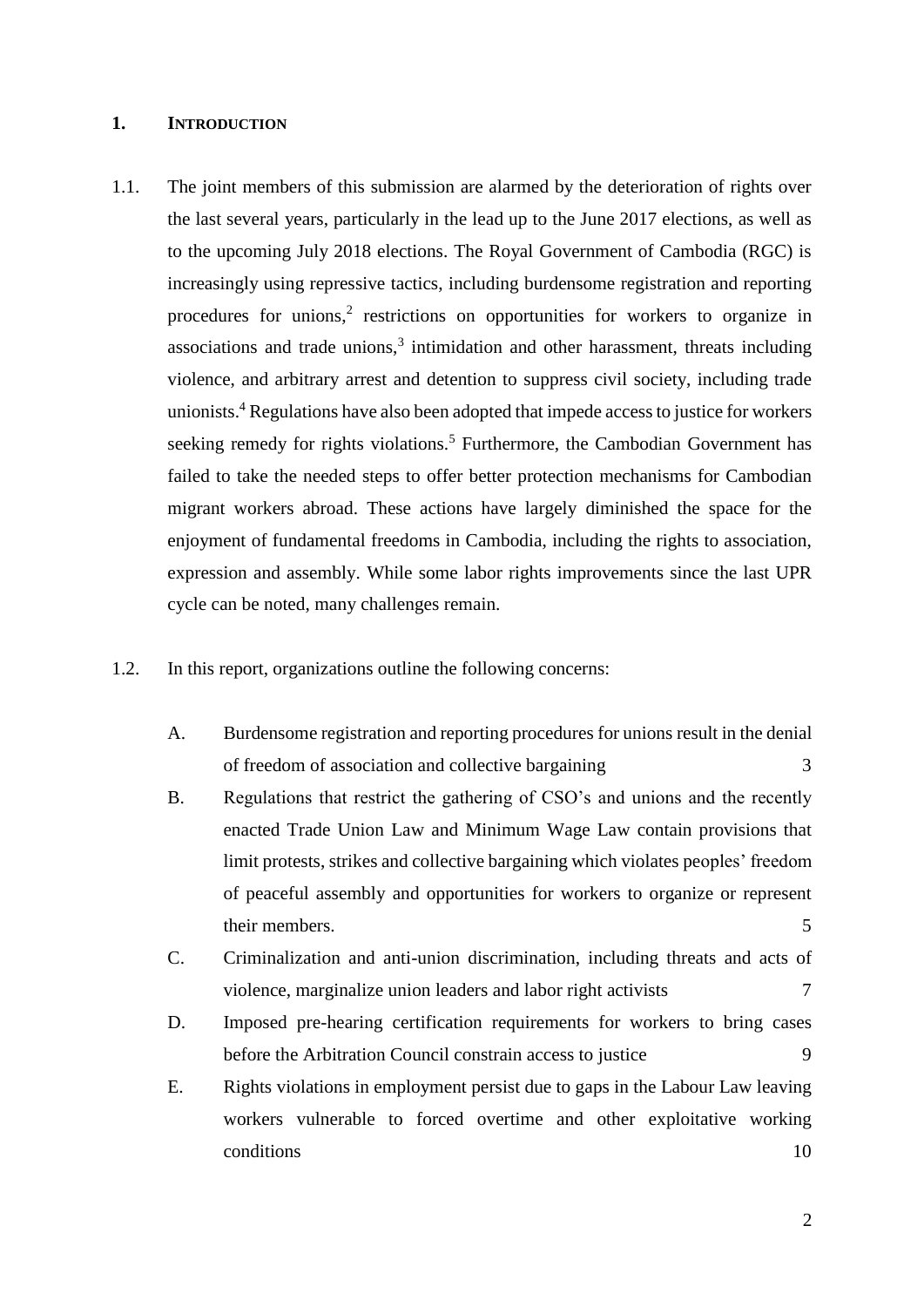- F. [Protection mechanisms against gender-based violence remain below the](file:///C:/Users/patri/Downloads/07.10.2018%20UPR%20Submission%20Labor%20Rights%20.docx%23_Toc518942012)  [necessary international standards](file:///C:/Users/patri/Downloads/07.10.2018%20UPR%20Submission%20Labor%20Rights%20.docx%23_Toc518942012) 12
- G. [Cambodia's institutional and normative framework fails to protect migrant](file:///C:/Users/patri/Downloads/07.10.2018%20UPR%20Submission%20Labor%20Rights%20.docx%23_Toc518942013)  [workers in Cambodia, and Cambodians abroad](file:///C:/Users/patri/Downloads/07.10.2018%20UPR%20Submission%20Labor%20Rights%20.docx%23_Toc518942013) 13

#### **2. METHODOLOGY**

2.1. Representatives of submitting organizations held discussions in February 2018 as a small group and held larger group discussions with both civil society organizations (hereinafter "CSO") on the ground, as well as with union leaders and members. The group developed seven areas of concern and an additional working group was held with union leaders and union members to provide stakeholders the opportunity to share views, findings and conclusions. Separate interviews were also conducted with members of the joint organizations with particular expertise in topic areas, which was then supplemented by desk research.

### **3. THE NATIONAL UPR CONTEXT**

3.1. Cambodia was last reviewed in 2014 in its second cycle. Its first cycle of UPR was in 2009. There were twenty-two recommendations during the two cycles regarding labor rights.

#### **4. LABOR RIGHTS**

### **A. Burdensome registration and reporting procedures for unions result in the denial of freedom of association and collective bargaining.**

4.1. While UN Member States in previous UPR cycles recommended Cambodia ensures that domestic legislation enables labor unions and other civil society groups to exercise their freedoms of expression, association and peaceful assembly,<sup>6</sup> the RGC has instead adopted burdensome and complicated regulations on the registration of CSOs and TUs, and enacted reporting requirements that notably restrict those rights.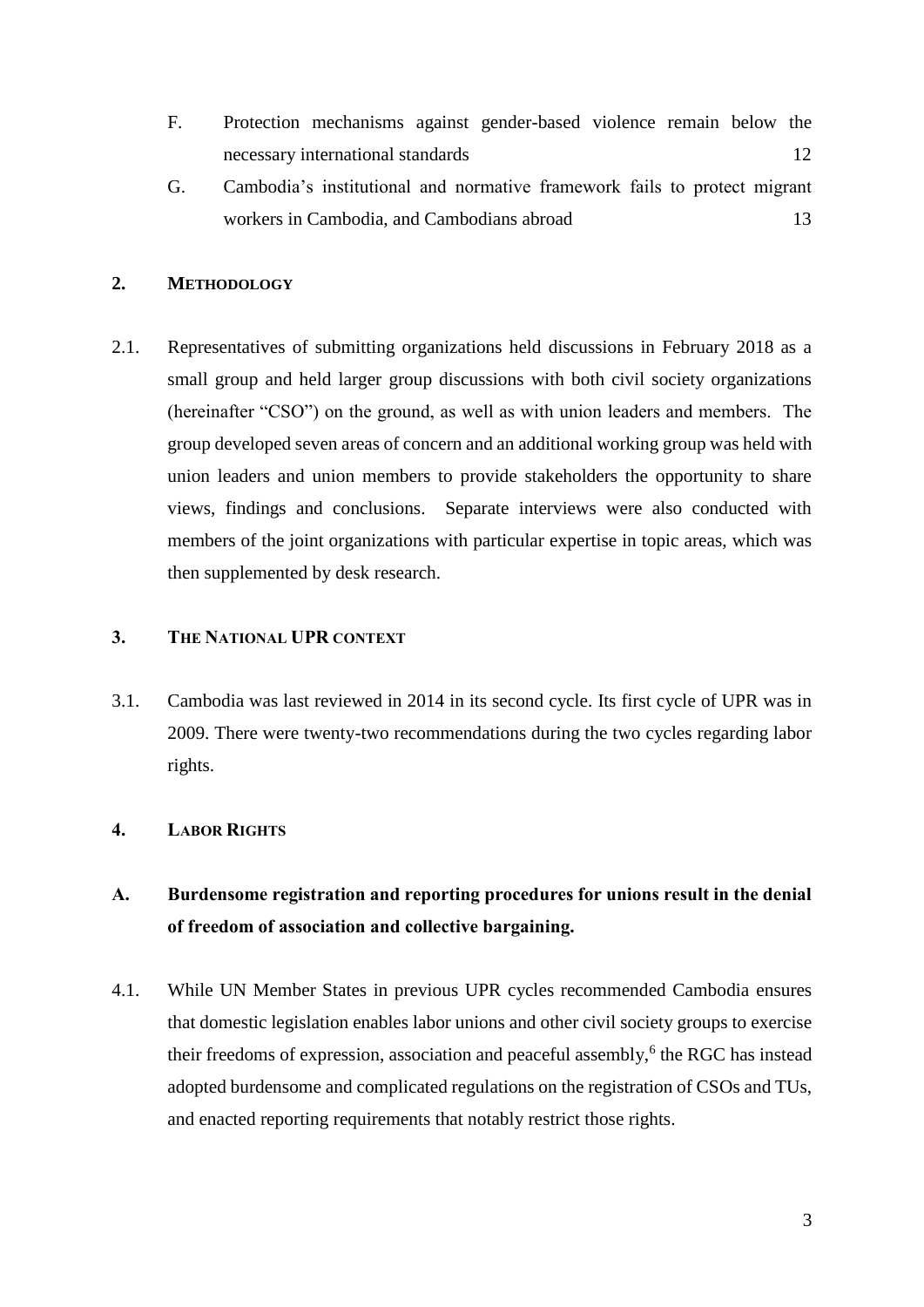- 4.2. On 4 May 2016, the RGC adopted the Trade Union Law (TUL) and on 27 June 2016, Prakas<sup>7</sup> 249 on Registration of Worker Organizations Trade Unions and Employer Associations was issued. Both the TUL and Prakas 249, read together, grant authorities excessive discretionary control over TUs' registration, creating an environment that is conducive to arbitrary refusal of registration.<sup>8</sup>
- 4.3. Article 14 of the TUL disallows unregistered unions from carrying out their operations, whilst Article 1 of Prakas 249, provides that only registered trade unions and workers' organizations have legal personality and status. This denial of legal personality prior to registration impacts on unions' ability to appeal against denial of registration and violates international law norms, requiring a system of notification, rather than permission, for union registration. In one instance, CFSWF attempted to organise a union at a gas company. When the local union attempted to register, the Ministry refused, claiming that they needed to register a union in each branch (as opposed to one representing union). This was impossible to do before the registration period lapsed.
- 4.4. Article 20 of TUL, requires trade union leaders to be literate, able to read and write Khmer and to have never been convicted of a criminal offence. Similarly, Prakas 249 requires leaders of trade unions or employer associations to provide a thumb-printed declaration that they can read and write Khmer, and that they have never been convicted of an offence. These requirements violate equality guarantees in both the ICCPR and the ICESCR, $9$  which entitle everyone to the rights provided for in the Covenants "without distinction of any kind, such as "(...) language (...)," and "similar ILO requirements.<sup>10</sup> The literacy requirement is particularly problematic in provinces outside of Phnom Penh where illiteracy is common. Discrimination based on language and education excludes a large percentage of Cambodian nationals from leadership in unions. $11$
- 4.5. Prakas 249 further stipulates additional reasons for denial of registration, including: if the goal or objective of the union/association "will not protect or promote rights and benefits to the individual," or "the scope or subject of the trade union or employer association is unclear which can mislead the public." The form required in terms of Article 3.iv of the Prakas, requires detailed information on the trade union leaders'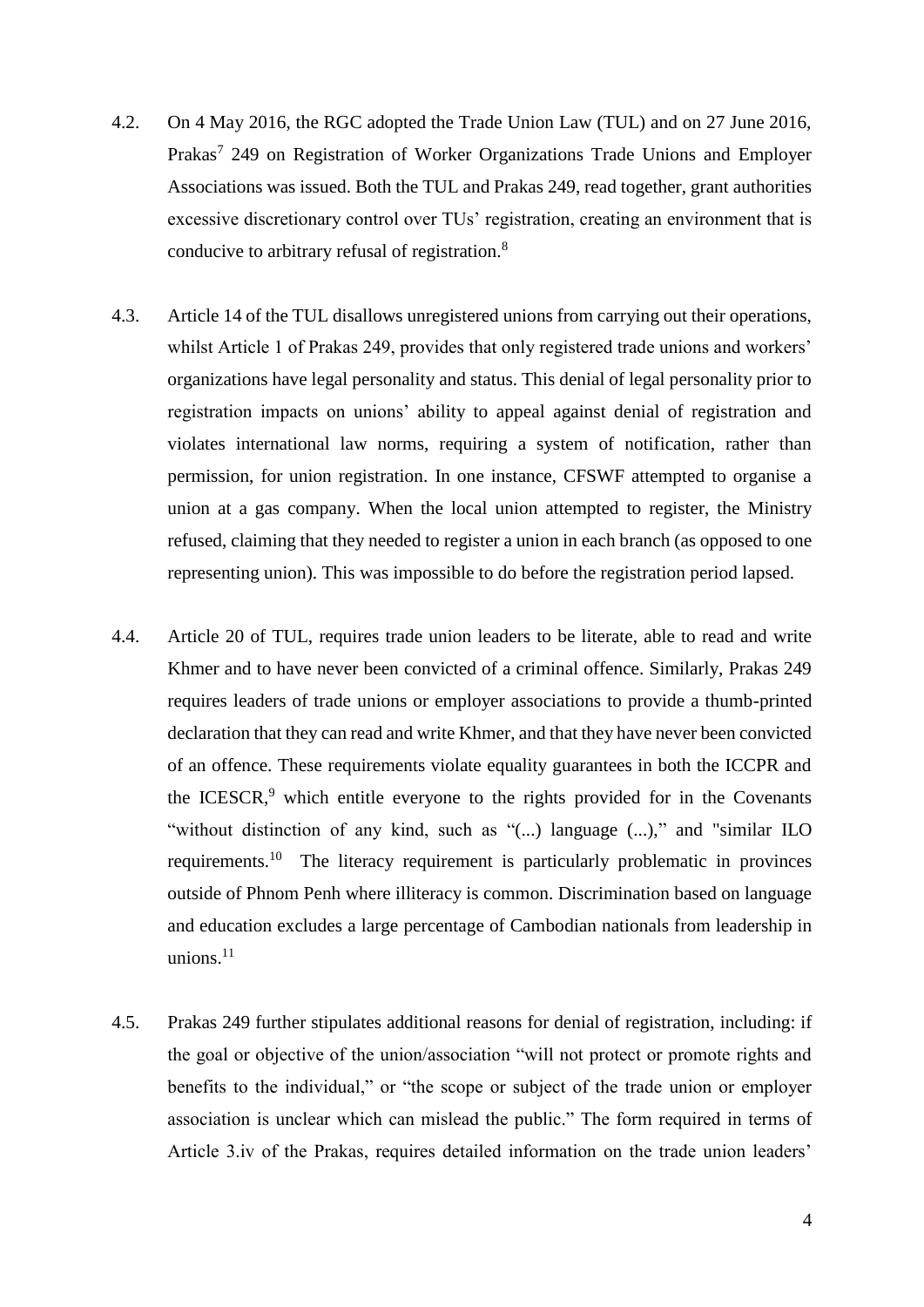spouse and family. These provisions allow excessive state interference in TU registration and threaten the existence of independent TUs in Cambodia.

- 4.6. Unions are required to meet onerous reporting requirements, including annual financial statements and activity reports, bank account details and updating of any of the information required for registration. For example, Section 17(a) and (b) of TUL requires that unions provide bank account details within 45 days of receipt of registration, and update this whenever changes are made (except changes to membership), within 15 days. If any TU fails to comply with these requirements, the union may face a fine, suspension, or removal from the registry.
- 4.7. Provisions requiring updated information on accounts are unduly onerous, since union membership is constantly changing, and the control exercised exceeds the more standard labor obligation to submit periodic reports. The requirement that unions annually submit a list of all activities, is similarly intrusive and violates the freedom of association.<sup>12</sup> Leading CSOs and TUs are often unable to meet the demanding reporting requirements, opening the possibility for the Ministry of Interior to request reports to harass associations and obstruct their work. Non-compliance with reporting requirements exposes CSOs and TUs to abuse and risks of suspension or deregistration<sup>13</sup> which constitutes unnecessary interference in the internal governance of associations restricting the freedom of association.
- **B. Regulations that restrict the gathering of CSO's and unions and the recently enacted TUL and Minimum Wage Law contain provisions that limit protests, strikes and collective bargaining which violates peoples' freedom of peaceful assembly and opportunities for workers to organize or represent their members.**
- 4.8. Article 21 of the ICCPR guarantees the right of peaceful assembly, whilst Article 31 of the Cambodian Constitution entrenches the rights to freedom of assembly and expression. Similarly, Article 42 of the Constitution incorporates the right to establish associations and political parties and the right to take part in mass organizations to protect national achievement and social order.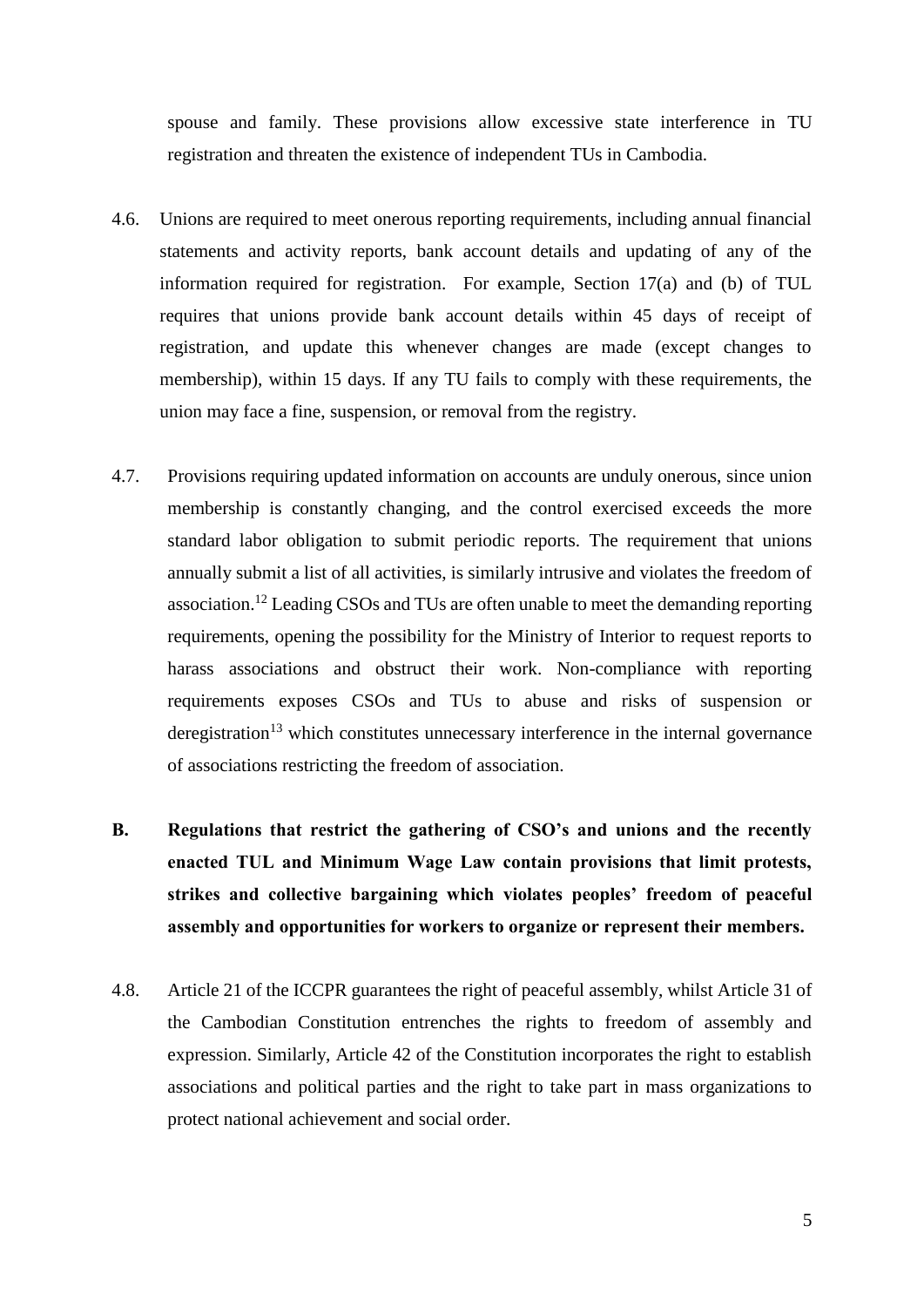- 4.9. Despite clear recommendations to the RGC in previous UPR cycles, since strikes in 2014 for minimum wage increases, the RGC has adopted the TUL and Law on Minimum Wage (MWL), containing controversial articles that undermine rights to associate, as well as freedom of expression.
- 4.10. According to Article 54 TUL, in order for a union to represent their members in the negotiation of Collective Bargaining Agreements (CBA) in their workplace, the union must have Most Representative Status (MRS). This provision however currently obstructs unions' rights to collectively bargain for better working conditions and benefits for workers and also prevents minority unions from representing and joining in the process as well.
- 4.11. The Ministry of Interior further issued a notification #1753 on the Operation of Association and NGOs, increasing scrutiny to regulate CSOs and TUs.<sup>14</sup> This notification requires associations and NGOs which want to conduct activities to inform provincial or local authorities three days prior to the activity. Failure to inform grants authorities the right to stop the activities. Moreover, it provides grounds for legal action against unregistered NGOs conducting activities.
- 4.12. The MWL, adopted in June 2018, contains provisions which limit the ability of labor rights activists, union leaders and CSOs to express their views on the minimum wage. Article 16 requires any person other than the National Minimum Wage Council who conducts research on the minimum wage to submit the findings and sources of related data to the Council within 15 days of the research's completion. It remains unclear what happens after the research is provided to the NMW Council. For example, can the research be released to the public either before or after being submitted to the Council? Also, does the Council have discretion to modify the research or prevent such research from being disseminated? Moreover, the Law provides for heavy administrative fines with no explicit right of appeal. These fines, if unpaid, could lead to penalties of imprisonment.<sup>15</sup>
- 4.13. Specifically, the requirement to submit research within 15 days represents an unnecessary restriction on the freedom of expression. When read in conjunction with Article 28, the new language could allow for heavy sanctioning or criminalization of any actor who conducts minimum wage research but fails to report it within the 15-day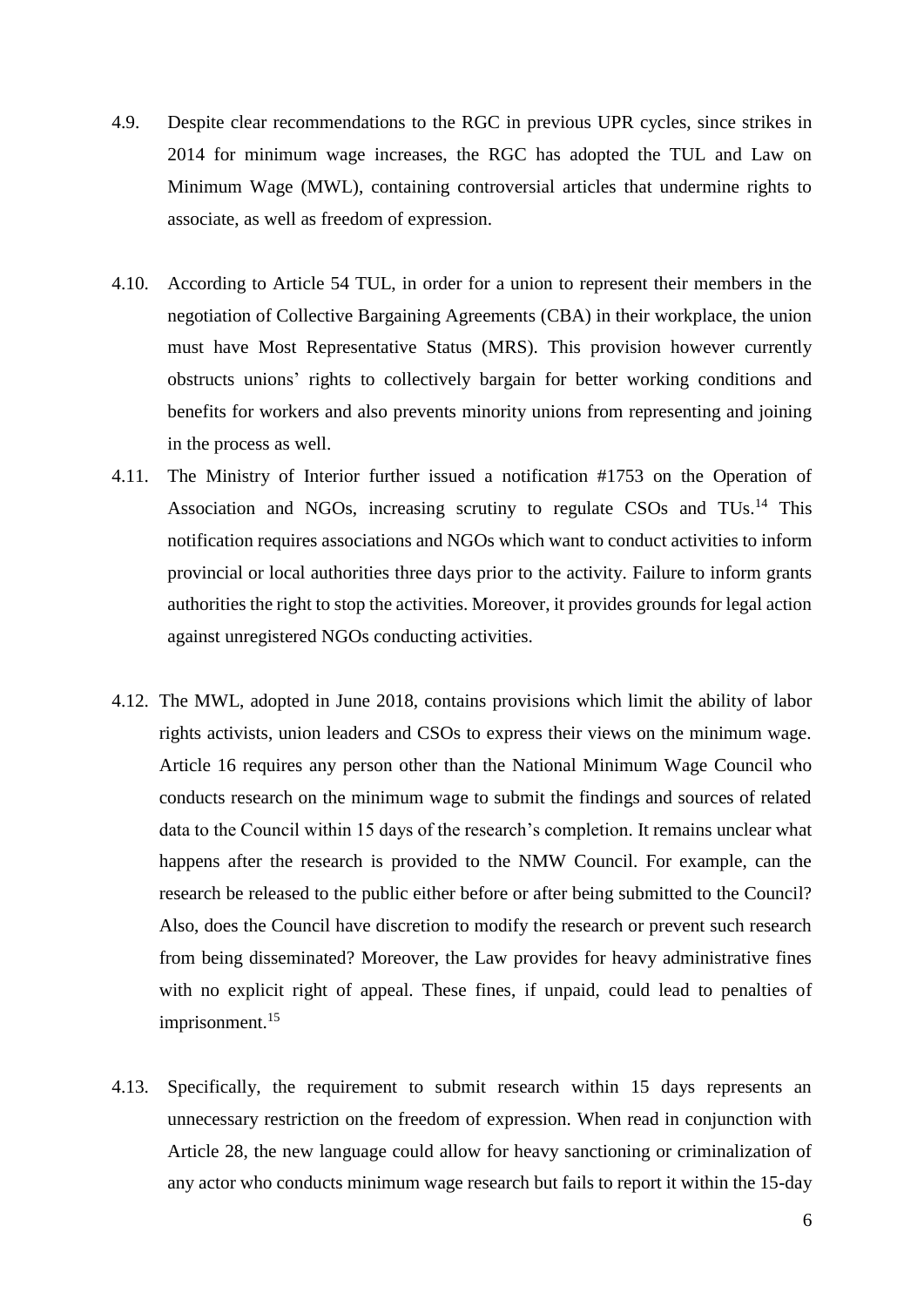deadline. The combined effect of these provisions would place minimum wage-related research activities under an excessive level of state control, and severely impacts the exercise of fundamental freedoms.

- 4.14. The TUL also contains provisions restricting strikes and collective bargaining and imposes disproportionate sanctions when such provisions are violated.<sup>16</sup> As a result, physical threats and judicial harassment against demonstrating unions and CSOs remain prevalent. For instance, some government senior officials warned of smashing protesters' teeth using bamboos and threatened to kill hundreds of protesters. Similarly, in April 2016, Sut Chet and Chea Udom, from the Collective Union of Movement of Workers (CUMW), were beaten by police at a peaceful gathering near Cambodia's National Assembly, protesting against the draft TUL.<sup>17</sup>
- **C. Criminalization and anti-union discrimination, including threats and acts of violence, marginalize union leaders and labor right activists.**
- 4.15. The deteriorating political environment has resulted in the prosecution and imprisonment of political opponents and human rights defenders, as well as union leaders, members and labor right activists, who face judicial harassment and threats made by authorities.
- 4.16. Recent amendments to the constitution and criminal code have been used to impose criminal charges on union leaders and labor right activists.<sup>18</sup> Articles 305 and 307 of the Criminal Code set out the offences of defamation and insult, which require only that the defamation or insult be "circulated in public or exposed to the sight of the public." This clause exposes union leaders and labor rights activists to risks of being prosecuted for private conversations that are later publicized without their consent. While both offences are only punishable with fines, failure to pay may lead to jail time and compulsory labor as punishment. Similarly, the crimes of defamation and insult are defined in overly broad terns which enable far-reaching exercise of discretion.<sup>19</sup>
- 4.17. Provisions on the crime of incitement are similarly concerning. Article 495 of the Criminal Code is broadly interpreted and does not require a crime to actually take place as a result of incitement. This vague and overly broad provision has been used by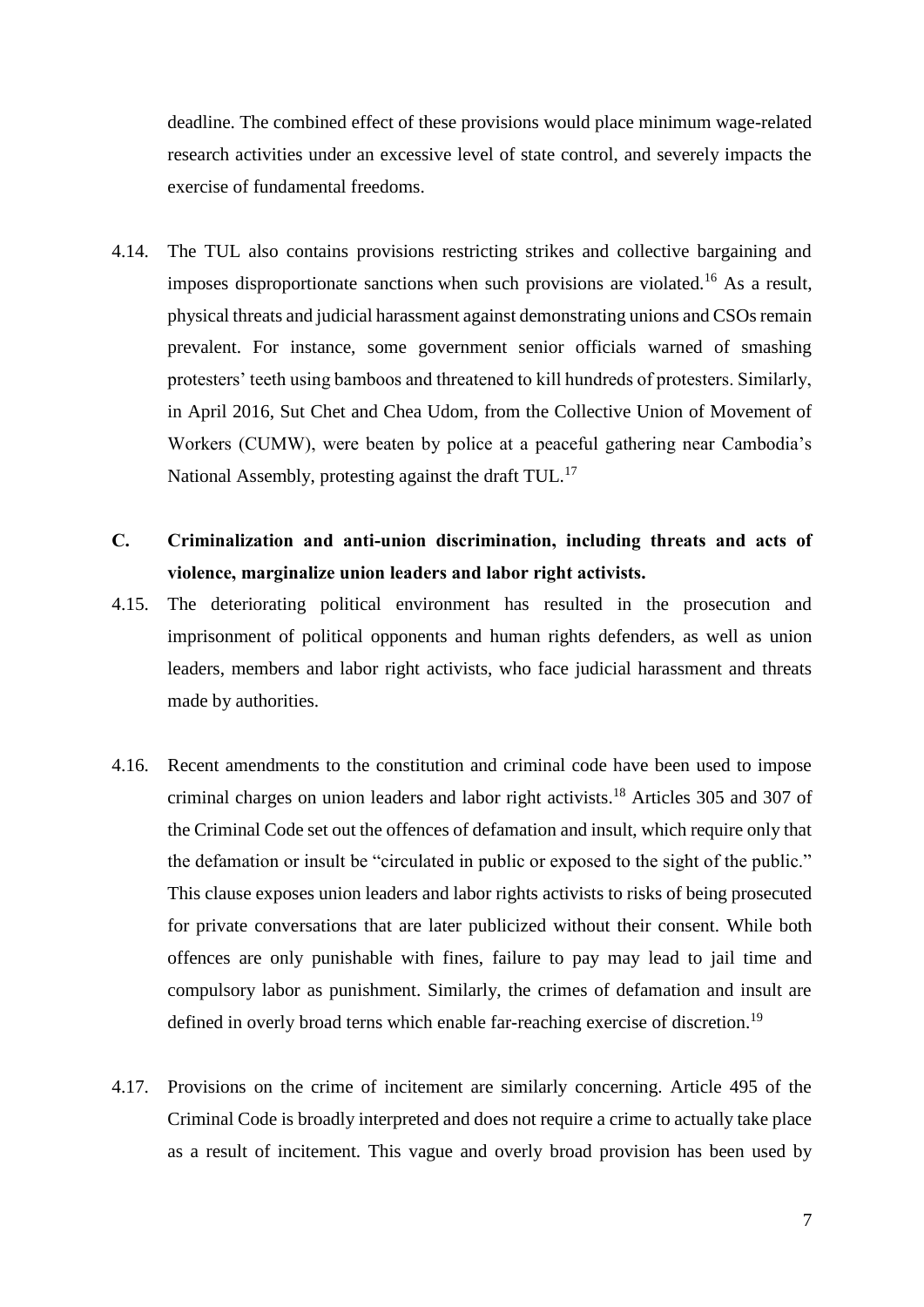authorities to sanction union leaders and labor rights activists for openly advocating for labor standards.

- 4.18. The number of trade unionist and union leaders facing criminal charges or imprisonment in reprisal for peaceful trade union activities is steadily increasing.<sup>20</sup> For example, the Cambodian Labour Confederation alone faced a total of 90 charges against 46 union leaders and members in the period of 2014-2017. These included 5 defamation charges, and 26 charges for incitement in response to their open expression of views on social and economic policies.<sup>21</sup> Other raised charges were intentional violence and death.
- 4.19. In February 2016, trade union officials Toch Srun and Yung Leap were arrested in the wake of a garment factory protest in Samrong Tong district.<sup>22</sup> In July 2016, three trade union activists – Yon Sambou, Sok Siden, and Meas Touch – were arrested following attempts to incite a strike in Kampot.<sup>23</sup> Union leaders and labour rights activists including Rong Chhun, Chea Mony, Ath Thorn, Yang Sophorn, Pav Sina and others are all facing criminal charges which many believe to be intimidation and threats against outspoken figures.<sup>24</sup>
- 4.20. Threats against prominent HRDs including trade union leaders are compounded by government statements raised in the local media. Specifically, Prime Minister Hun Sen warned that those who disturb national security by exercising their fundamental freedoms should "prepare the coffin," a comment which Council of Ministers spokesman Phay Siphan reiterated: "Tell all your friends, if you support the color revolution, prepare your own coffin."<sup>25</sup>
- 4.21. These threats and prosecutions have a chilling effect on fundamental freedoms including the freedom of expression, peaceful assembly, association, as well as freedom from arbitrary arrest, and are not in compliance with international human rights law.
- 4.22. Moreover, government threats have also had a chilling effect on third parties' willingness to assist or associate with unions or CSOs. For instance, on 18 October 2016, a workers' association organized a meeting in a restaurant, which was cancelled by the restaurant the day before the meeting citing threats from authorities as the reason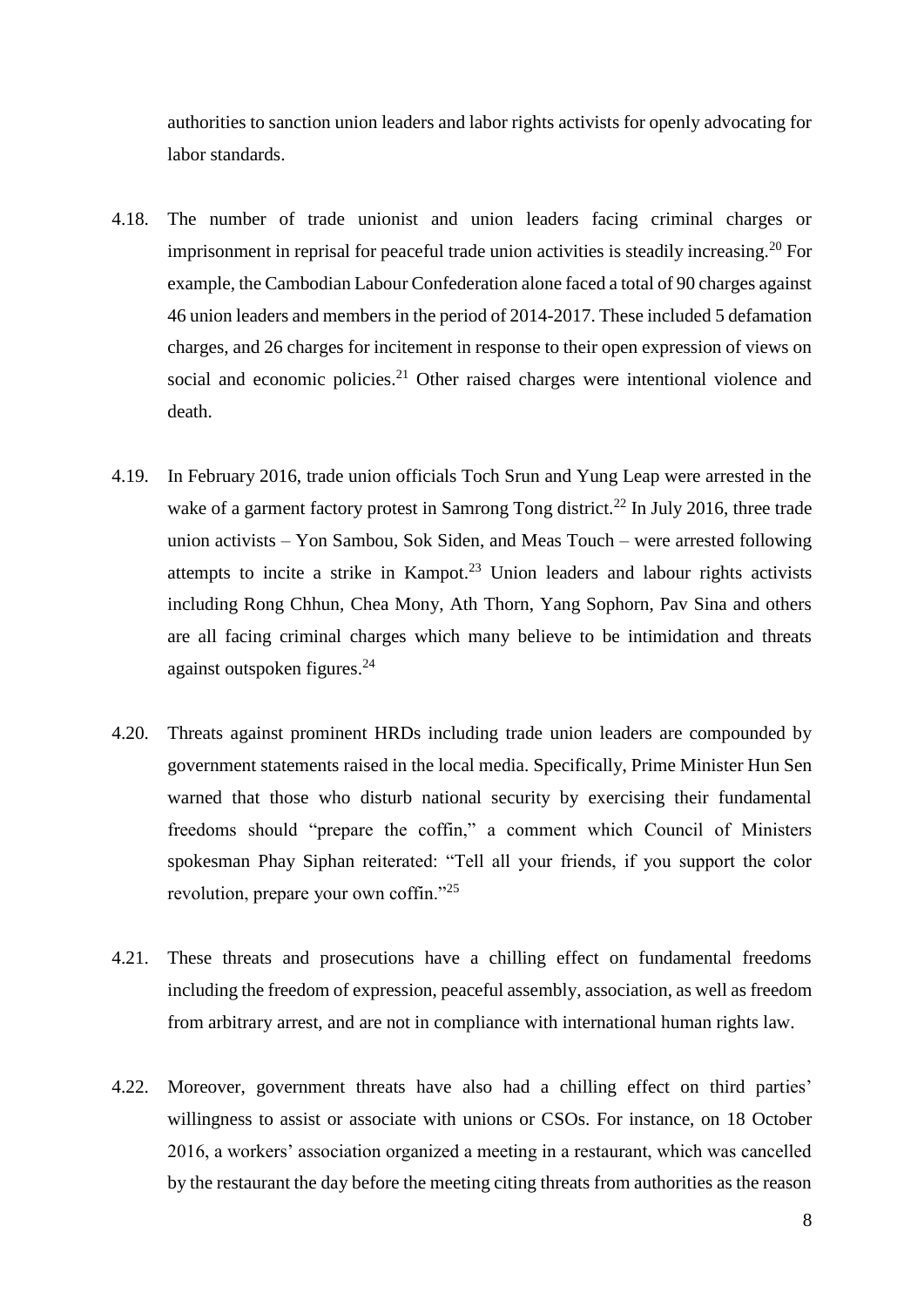for the cancellation. The Solidarity Center in examining the exercise of the freedom of expression through the Fundamental Freedoms monitoring Project (FFMP) found that government threats have a kinetic effect on all activities of trade unions. 51.4% of the interviewed TU leaders reported they had experienced third-party interference with fundamental freedoms.

### **D. Imposed pre-hearing certification requirements for workers to bring cases before the Arbitration Council constrain access to justice.**

- 4.23. Under Article 2 of the ICCPR and the Cambodian Constitution, Cambodian citizens have the right to effective judicial remedies, including a competent legal system that addresses rights violations.
- 4.24. Cambodia, in 2002, took steps towards increasing access to justice for workers though the establishment of an alternative dispute resolution mechanism, the Arbitration Council, specifically dedicated to labor rights. However, the provisions contained in the TUL have not had the effect of enabling workers access to a legal remedy.
- 4.25. Article 54 of TUL states that only union members with MRS have rights in collective dispute resolution through the Arbitration Council. To obtain this status, the TUL outlines several requirements, including obtaining a registration certificate and getting support of at least 30 percent or more of the total workers in the workplace.
- 4.26. These registration requirements have put great pressure on unions to obtain MRS. It is difficult for unions to meet registration requirements because the registration certificate is notoriously difficult to attain; and it is often logistically challenging to obtain the support of 30 percent of the workers. For instance, many garment companies have workers spread out over many buildings and sections which makes it difficult to obtain votes.
- 4.27. In fact, access to dispute resolution mechanisms to vindicate workers' rights has decreased since the adoption of the TUL. According to the Arbitration Council report, 338 cases were brought to the Council in 2015, and 248 in 2016. Since the adoption of the TUL, there has been a noticeable drop to only 8 cases per month.<sup>26</sup> The caseload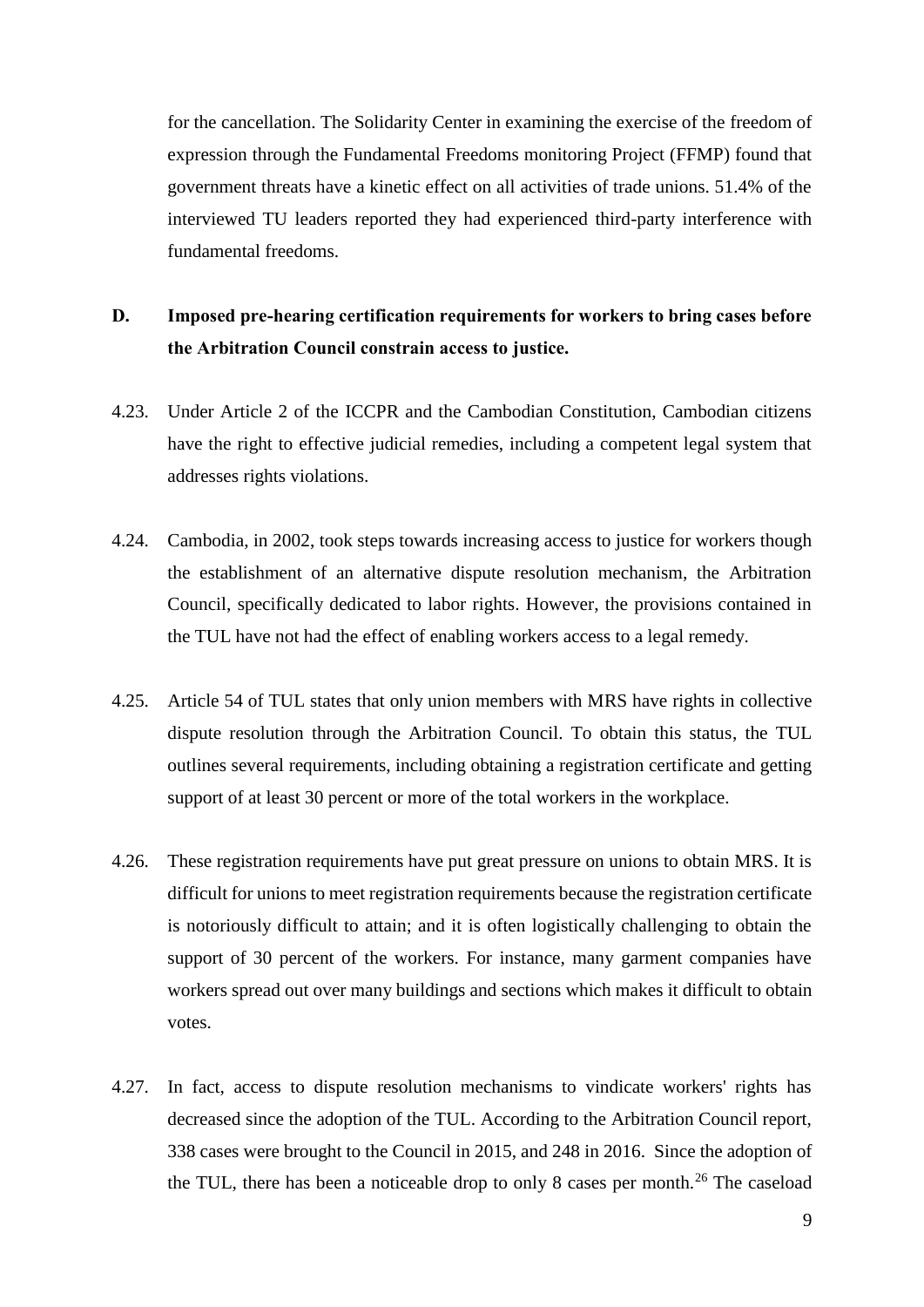has continued to decrease, falling down to only 5 cases in the last 5 months of 2018.<sup>27</sup> Failure to obtain MRS means that the only other legal avenue available for unions is the national courts.

- 4.28. Yet, access to a legal remedy for workers through the national courts falls below international standards. Litigation through the national courts is time-consuming and costly, procedures are unclear, and there is a wide-spread perception of corruption.<sup>28</sup> According to the World Justice Project's Rule of Law index, Cambodia ranked 112 out of 113 in the overall ranking in 2016.<sup>29</sup> Many workers perceive judges as biased in favor of influential parties. For instance, two years ago, Co-Seek Garment workers brought a case before the Phnom Penh Court concerning a factory that closed without providing workers legal compensation for wages owed to them after the employer fled the country. Despite Labor Law Articles 121-125 stating that workers' claims must be settled before creditors when a factory is liquidated, the Court awarded workers only \$7,000 of the total \$35,000 awarded. Having to appeal, the plaintiffs to date are waiting for redress.<sup>30</sup>
- 4.29. Additionally, the Arbitration Council does not have jurisdiction over individual cases. Based on the cases that Solidarity Center has been working on, the inability for workers to seek remedies through local courts, coupled with the imposed limits on cases before the Arbitration Council, prevents workers from asserting rights as a result of workers dropping complaints.

### **E. Rights violations in employment persist due to gaps in the Labor Law leaving workers vulnerable to forced overtime and other exploitative working conditions**

4.30. There is a need for greater promotion and protection of workers' rights at the national level. Workers in industries including the garment sector, construction industry, as well as domestic and precarious workers, continue to face hardships. The RGC's failure to adopt mechanisms that offer protection against forced overtime, occupational safety and health and other exploitative working conditions has resulted in ongoing human rights violations.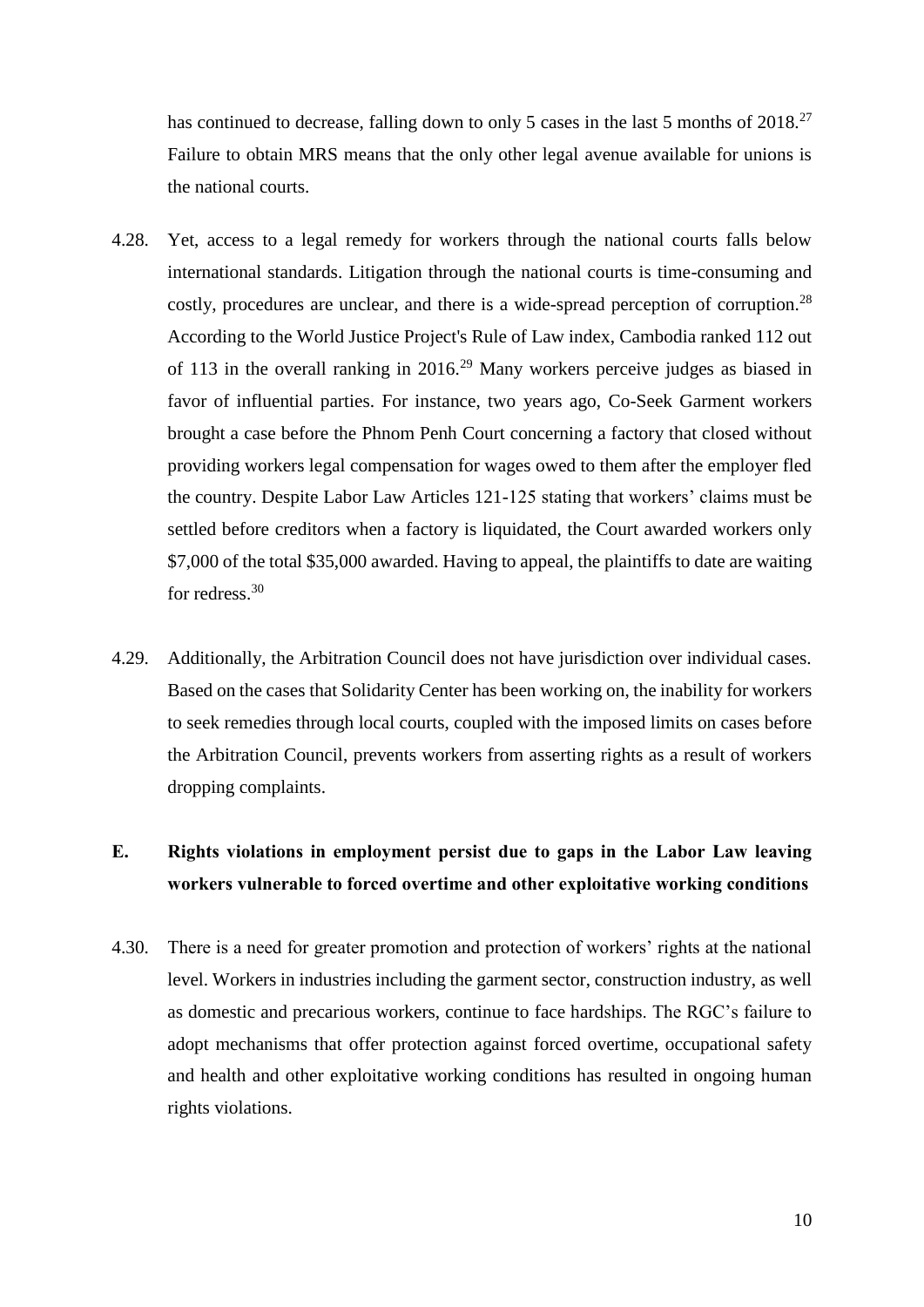- 4.31. Labor rights in Cambodia are regulated through the Labor Law. Cambodia has ratified the major ILO Conventions, and human rights treaties pertaining to the protection of workers,<sup>31</sup>yet, protection mechanisms for workers in Cambodia are not yet up to par with its international obligations.
- 4.32. The Labor Law and regulations lack provisions protecting workers from forced overtime. Additionally, the TUL is ambiguous at best. Various provisions in the law have an arbitrary and discriminatory impact on unions. Specifically, workers are often caught in a system that leaves them no choice but to work overtime. When workers work 8 hours a day, they often only receive the minimum wage of \$170 per month—a wage insufficient to support living conditions. To compensate for low wages, workers are forced to work overtime, to a total of  $10-14$  hours per day.<sup>32</sup> Because of the proliferation of short-term contracts, workers who refuse overtime frequently do not have their contracts renewed.<sup>33</sup> The weakening of unions further limits workers' representation and ability to bargain for better conditions. For example, construction workers encounter difficulties joining unions, resulting in low wages, harsh working environments, and lack of health care. This power lock on workers limits their freedoms and induces compulsory overtime.
- 4.33. Additionally, union members bargaining for better conditions commonly experience discrimination. Often, when workers provide notice to companies or attempt to register their unions within factories, they are dismissed on the grounds that their short-term contract has ended, whilst non-unionized workers have their contracts renewed.<sup>34</sup> Union leaders face termination of their employment contracts, and some even get criminally charged with incitement for conducting illegal strikes when their members gather to demand leaders be reinstated.<sup>35</sup>
- 4.34. Despite the recent adoption of the Prakas on Working Conditions of Domestic Workers, there is still no specific law on the protections of domestic workers. The Prakas does not state the penalty for violations of the provisions. In a practical sense, domestic workers still find it difficult to organize or join union, subject to low pay, working long hours, violence, and other bad working conditions.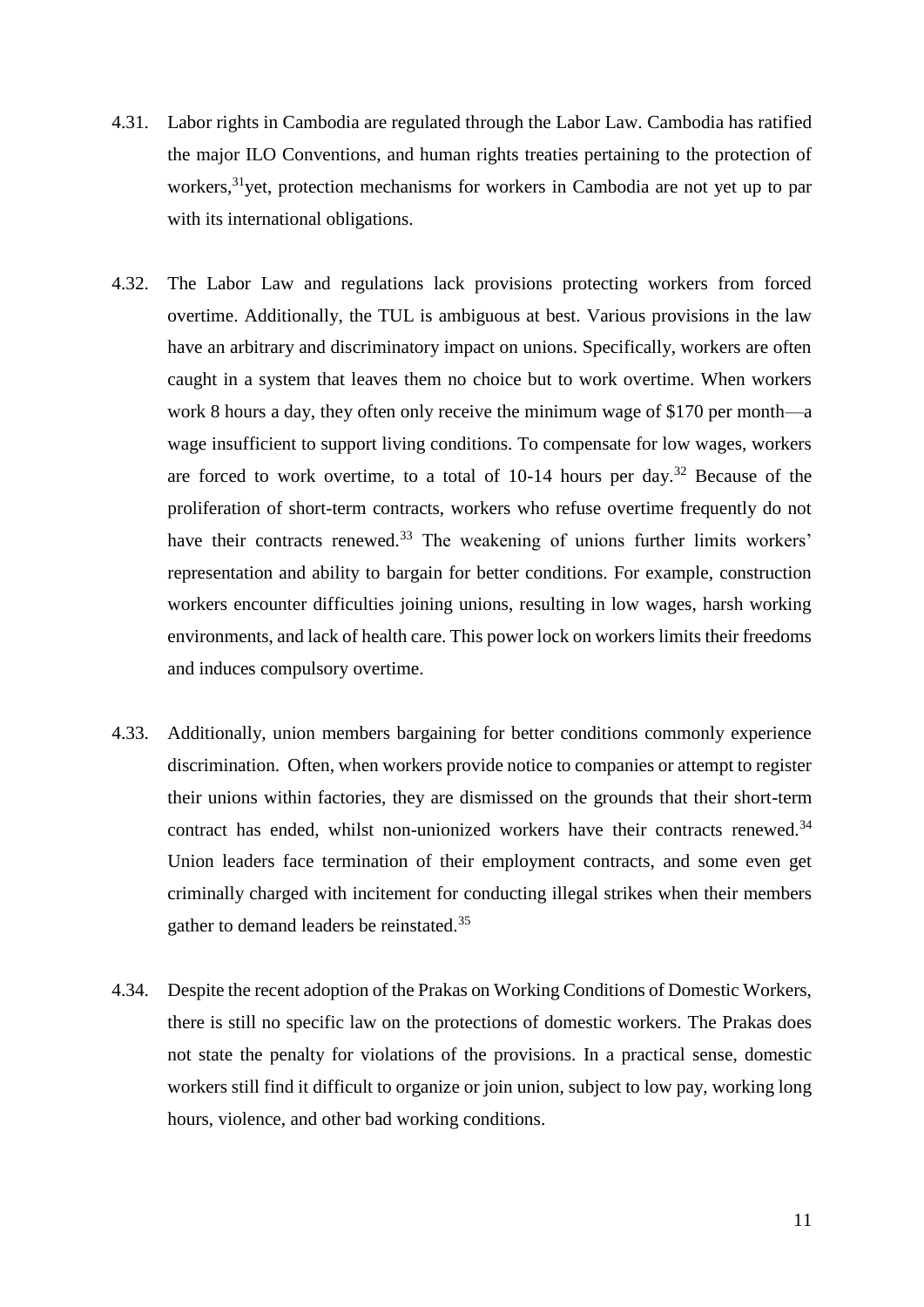### **F. Protection mechanisms against gender-based violence remain below the necessary international standards**

- 4.35. Women remain disproportionately affected by the absence of a legal and policy framework to address the protection of workers. According to Article 45 of the Constitution, "Men and women have equal rights in all fields, especially in marriage and family."
- 4.36. Nonetheless, women face discrimination and gender-based violence in the world of work including on employer-provided transportation to work, in the workplace, and during rest and bathroom breaks the work floor including discrimination violence and harassment by managers and business owners of female union leaders; violence and harassment of pregnant workers who are particularly vulnerable when employed on short-term contracts; sexual harassment and sexual violence including assault; poor hygiene services; and discrimination based on job position.
- 4.37. While the Labor Law prohibits sexual harassment,<sup>36</sup> it lacks a definition of the term specifying what behaviors constitute sexual harassment. Failing to comply with international legal obligations, the Cambodian government has not implemented specific laws addressing sexual harassment in the workplace, accountability mechanisms, programs that are aimed at changing attitudes related to the roles and status of men and women in Cambodia.<sup>37</sup>
- 4.38. Women are disproportionately victims of both physical and verbal abuse, particularly in garment factories. Research conducted by CENTRAL in 2018 exposed the full spectrum of violence suffered by women in garment factories supplying to major brands including Gap, H&M and Walmart. Female workers reported repeated instances of physical abuse at the hands of predominantly Chinese managers, including beatings and having heavy bundles of clothes thrown at them.<sup>38</sup> Women also reported regularly receiving verbal abuse from management as a result of failures to reach ever-increasing production targets, with threats of contract non-renewal often accompanying the abuse.<sup>39</sup>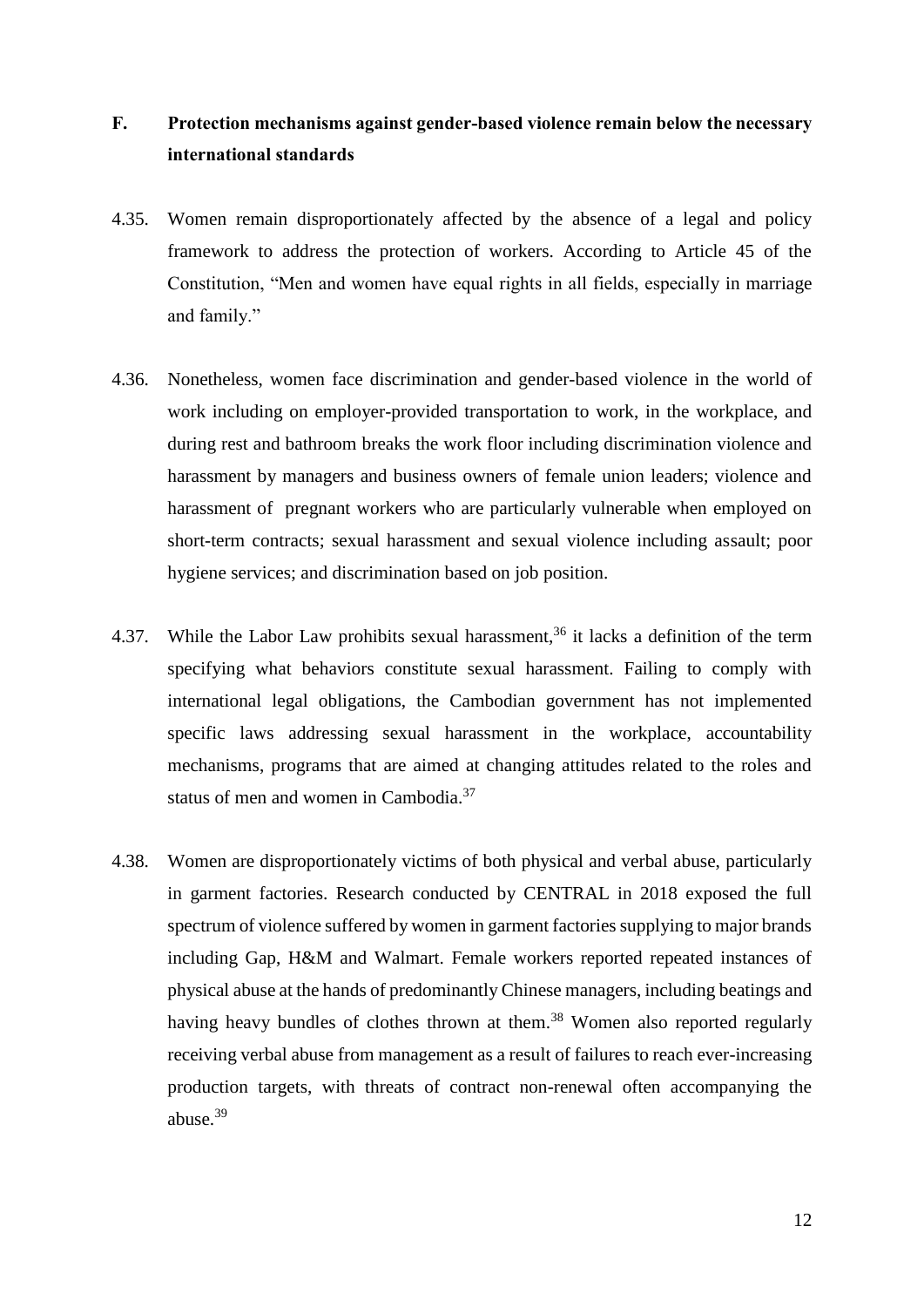- 4.39. Pregnant workers experience discrimination and arbitrary dismissal. During interviews conducted by CFSWF with entertainment sector workers, female workers reported they had to undergo urine tests to check whether they were pregnant before they could obtain jobs. In other cases, if found pregnant, female workers promised to get abortions to increase their chances of getting the job. Garment workers experience similar forms of discrimination. Since female workers are often employed through short term contracts, employers threaten to not renew contracts of pregnant women to escape obligations pertaining to maternity leave.<sup>40</sup>
- 4.40. Female union leaders are particularly vulnerable as they face reprisals in the workplace for taking leadership positions within unions and often work late hours. Management teams in factories use various tactics to discriminate and threaten union leaders, and one female union leader reported was told "You should protect yourself or you will be hit or raped since you work late at night."<sup>41</sup>
- 4.41. In addition, there is still a pay gap between males and females in the construction industry. This gap is grounded on the stereotype that female construction workers are only able to work low-skilled tasks and therefore deserve lower pay, even though most women are paid less even when they are working identical tasks to male workers. Cambodia, per Article 5(a) of CEDAW, is required to work towards "the elimination of prejudices and customary and all other practices which are based on the idea of the inferiority or the superiority of either of the sexes or on stereotyped roles for men and women." Yet, measures to implement these provisions in a way that would secure women at the workplace against discrimination based on stereotypes, have not been adopted. Moreover, it is difficult for women to form a union in the construction industry, adding to their vulnerability.

### **G. Cambodia's institutional and normative framework fails to protect migrant workers in Cambodia, and Cambodians abroad**

4.42. Cambodia plays a significant role as a country of origin and destination for migrant workers. Cambodian migrant workers sent abroad are poorly protected and face challenges including physical and mental abuse, exploitation, human trafficking and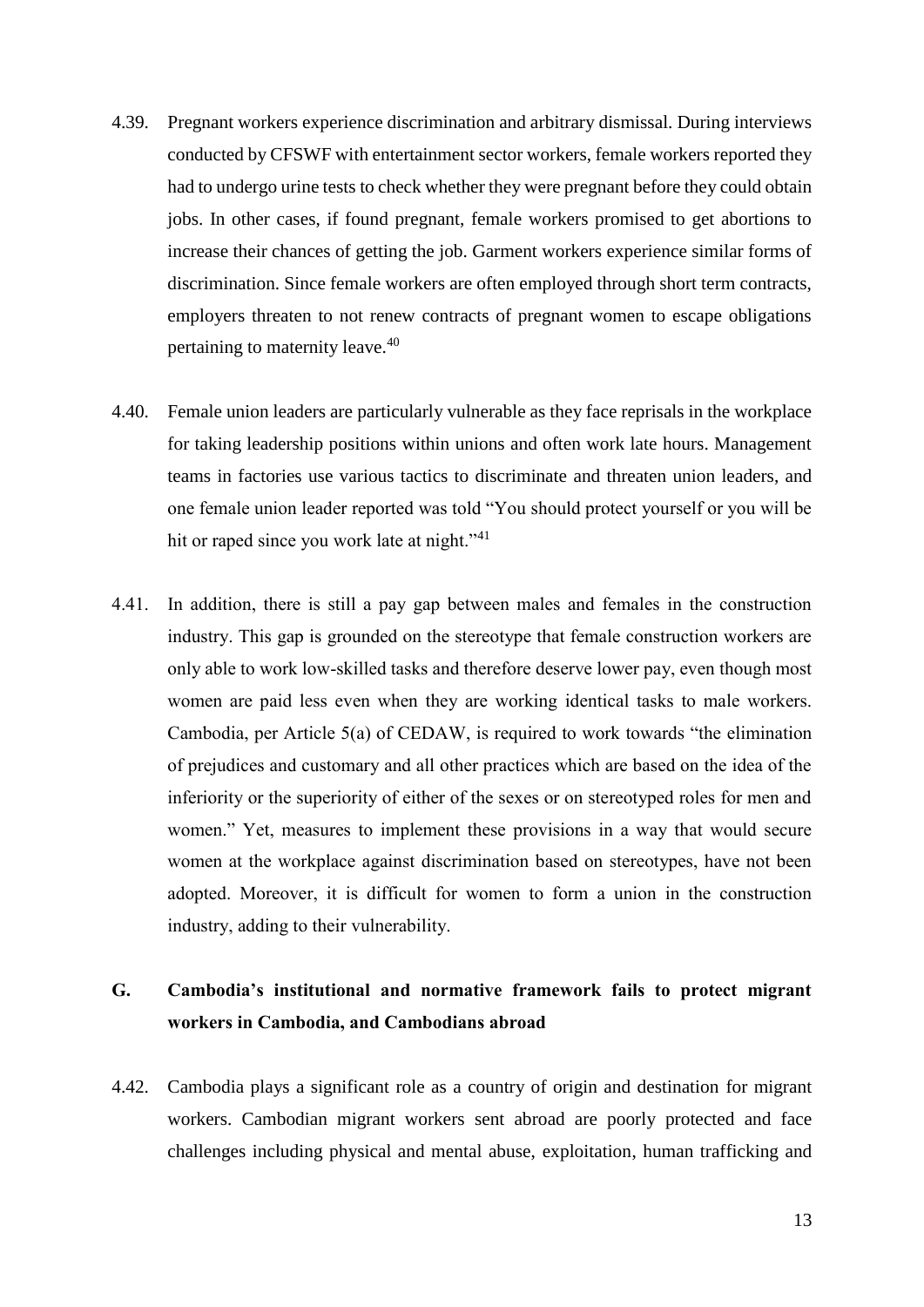enslavement. Similarly, there is a large population of migrant workers currently living in Cambodia, particularly Vietnamese, who lack proper documentation.

- 4.43. Since the last UPR cycle, Cambodia has taken important steps towards better protecting its migrant workers.<sup>42</sup> It concluded several bilateral labor migration and trafficking agreements and action plans for the protection of migrant workers against trafficking with Thailand,  $43$  Vietnam,  $44$  China  $45$  and South Korea.  $46$  Based on these agreements, the RGC intervened in several migrant worker cases and arranged repatriation to Cambodia.<sup>47</sup>
- 4.44. Yet, while Member States recommended ratification of the International Convention on the Protection of the Rights of All Migrants Workers and Members of their Families, <sup>48</sup> the RGC has yet to do so.
- 4.45. The overall level of protection received by Cambodians traveling abroad remains fragile. A recent study released by the ILO indicated that out of four researched Southeast Asian countries, migrant workers from Cambodia have the worst experiences. Eight out of ten workers experience labor rights abuses while abroad, and more than two-thirds reported mental or physical health problems upon return.<sup>49</sup> While Cambodia entered into several MOUs, these agreements are often poorly implemented, and migrant workers do not receive the benefits promised. For instance, bilateral agreements fail to include provisions on social protection for Cambodian migrant workers abroad. Additionally, the RGC fails to support migrant workers abroad in their right to unionize. Migrant workers are generally not granted any rights to unionize under the laws of the destination country, nor do the MOUs currently in place provide any form of additional protection.
- 4.46. To the extent that bilateral agreements grant protection, they do so only for documented workers. Approximately 45 percent of Cambodian migrant workers venture abroad without proper documentation.<sup>50</sup> Failure to ratify the Convention on Migrant Workers, and a lack of additional protection mechanisms in MOUs for undocumented workers leaves migrant workers traveling abroad in a vulnerable state. In 2017, CENTRAL provided legal aid and assistance to 222 Cambodian victims of trafficking and exploitation in Thailand and Malaysia. In January 2017, 24 Cambodian migrant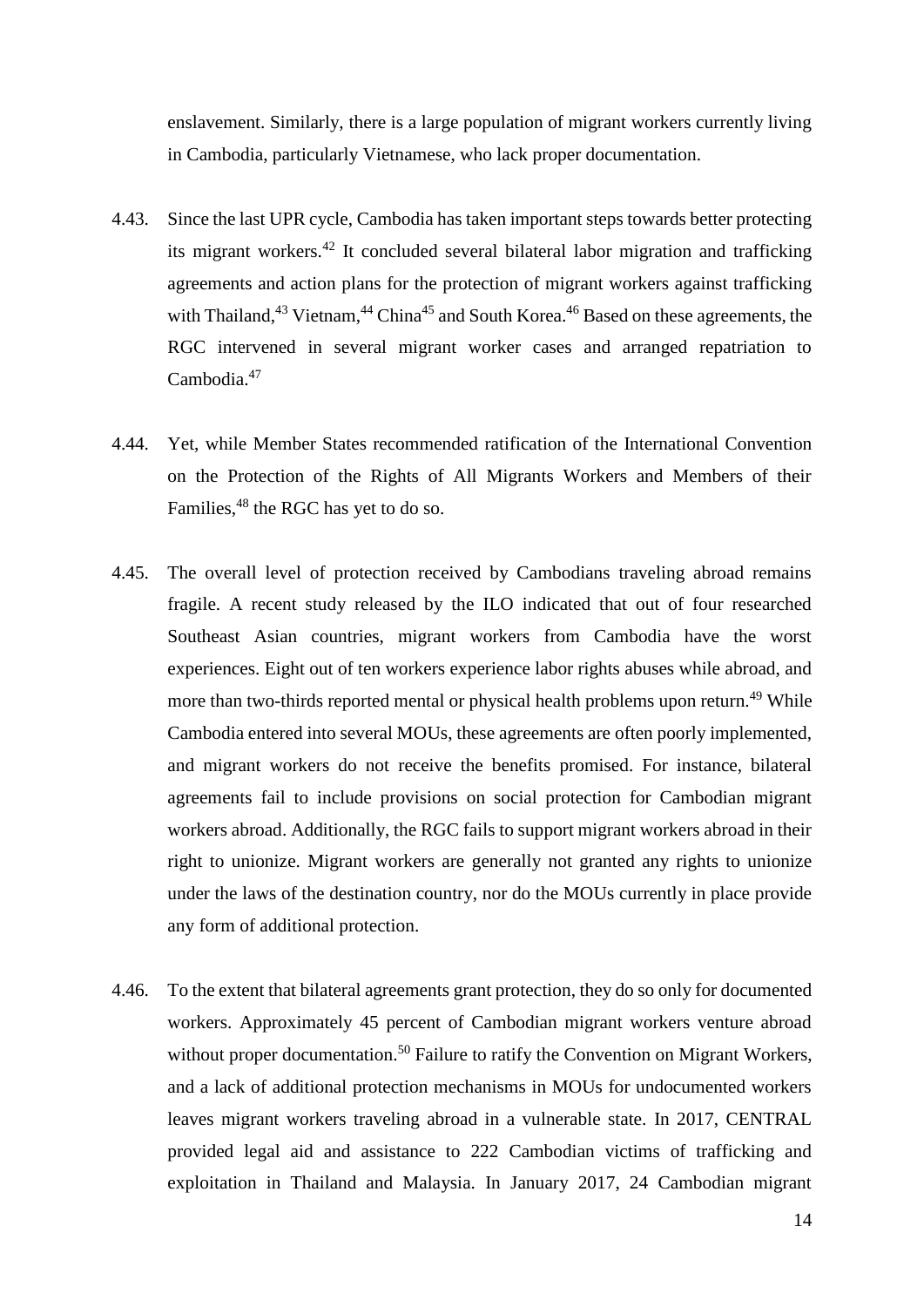workers were arrested in Malaysia as a result of not having proper legal documentation. CENTRAL contacted the Cambodian embassy seeking their intervention in the case, however no action was taken and the workers were imprisoned for six months. In June 2017, CENTRAL, in collaboration with CFAT, assisted 29 workers who were exploited by a Thai employer. The workers had been working in Chonburi for many months but had not received wages. Following CENTRAL and CFAT's intervention, the 29 workers received approximately \$10,000 in compensation.

- 4.47. In addition to the lack of protection mechanisms, recruitment costs form a major source of the exploitive system for migrant workers in Cambodia. Compared to other countries, recruitment fees are high—estimated at \$70 to \$100.<sup>51</sup> Cambodia has not impose any limits on these fees. While recruiters charge high fees, they do not always send migrant workers abroad, are sent on incorrect visas. The lack of proper documentation limits their access to foreign justice mechanisms, social security, and health care.<sup>52</sup> Moreover, when visas are granted, workers are often tied to one employer. When they face abuse from this employer, they do not have the freedom to run away because of visa restrictions.
- 4.48. Regarding the delay in the ratification of the Migrant Workers' Convention, the joint organizations are particularly concerned with the status of Vietnamese migrant workers in Cambodia. Organizations estimate that there are around 500,000 undocumented Vietnamese migrant workers living in Cambodia. After living in Cambodia for generations they have lost their Vietnamese citizenship, and have no access to Cambodian citizenship, rendering them stateless. This has dire consequences not only on their access to healthcare, education, justice in domestic courts, social security, freedom of movement, transfer of assets, and housing, but also makes them vulnerable to exploitative working conditions.
- 4.49. In failing to implement mechanisms for a comprehensive and self-sustainable system of protection for migrant work, the RGC is violating its international obligations and has fallen short of complying with recommendations accepted in previous cycles.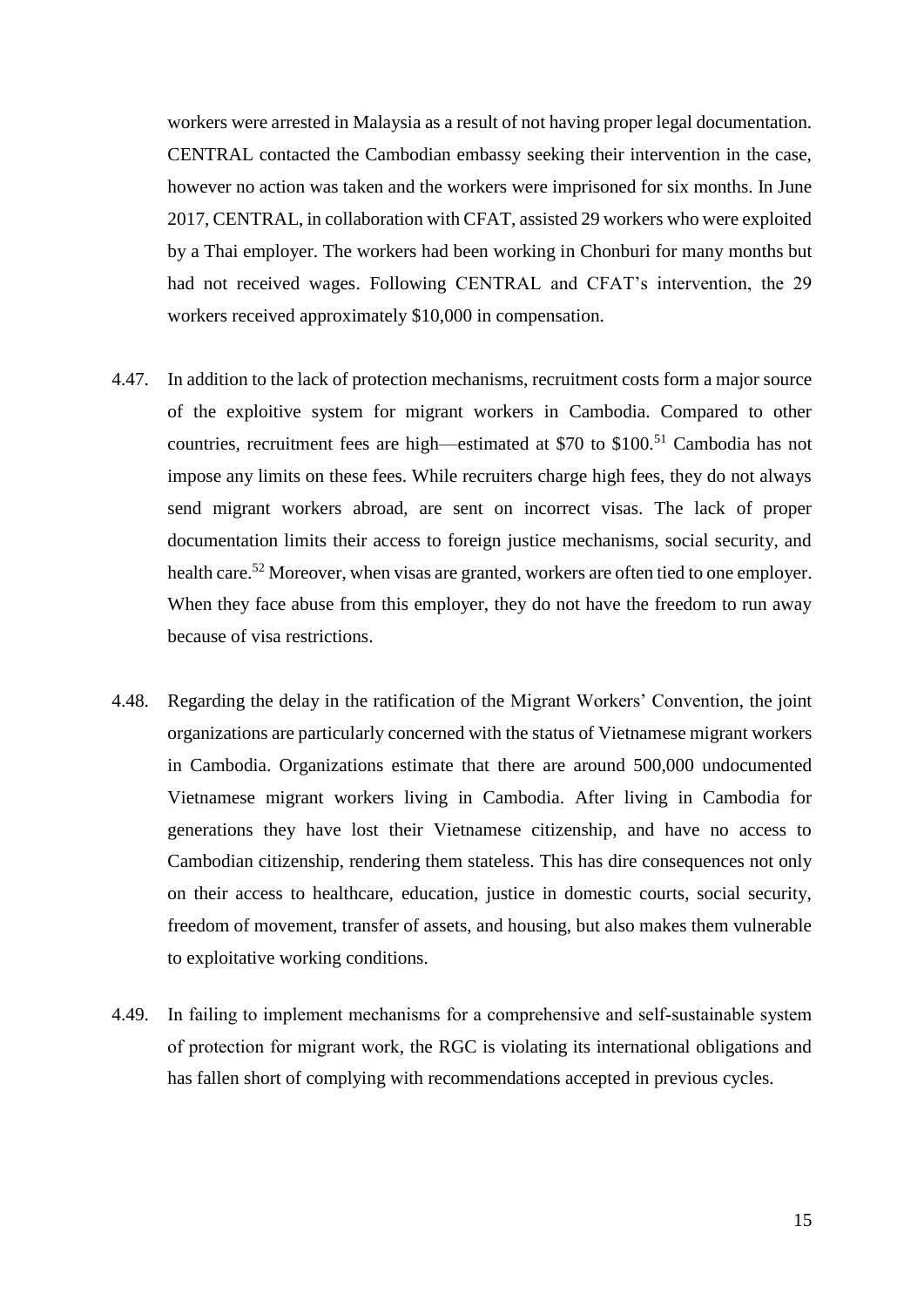#### **5. RECOMMENDATIONS**

## **5.1. Revoke trade union registration and reporting requirements that result in the restriction of the freedom of association, assembly, and expression.**

- Prior authorization requirements should be removed from TUL and Prakas N 249 on registration and replaced with a system of prior notification, which provides that a certificate will be provided upon submission of the information listed.
- Provisions and onerous conditions limiting unions' ability to operate before and during the registration process, should be removed.
- Remove prerequisites that require union leaders to be literate and provide family background information.
- Remove from TUL and Prakas, the penalty of suspension, fine or dissolution for failure to meet reporting requirements.

## **5.2. Eliminate regulations that infringe on people's right to protests, conduct strikes and engage in collective bargaining to guarantee people's freedom of association, expression, and peaceful assembly.**

- Revoke provisions that both weaken the right to representation and bargaining position of workers and constrain unions' abilities to gather data to determine the annual minimum wage.
- Impose protection mechanisms to guarantee workers' right to protest.

### **5.3. Protect TU leaders and TU members from all forms of discrimination, violence and threats, including defamation and incitement charges.**

- Repeal the offenses in the Criminal Code that allow for the criminalization of union leaders and labor rights activists. Specifically, public defamation (Article 305), insult (Article 307), malicious denunciation (Article 311), lèse majesté (Article 437 bis), incitement (Article 495), publishing commentaries intended to unlawfully coerce judicial authorities (Article 522) and discredit judicial authorities (Article 523); Articles 66, 80, and 93-95 of the Telecommunications Law; and Article 41 of the Anti-Corruption Law.
- Ensure that all union leaders upon election receive protection against discrimination in the workplace and increase labor inspections to ensure full implementation of such protections.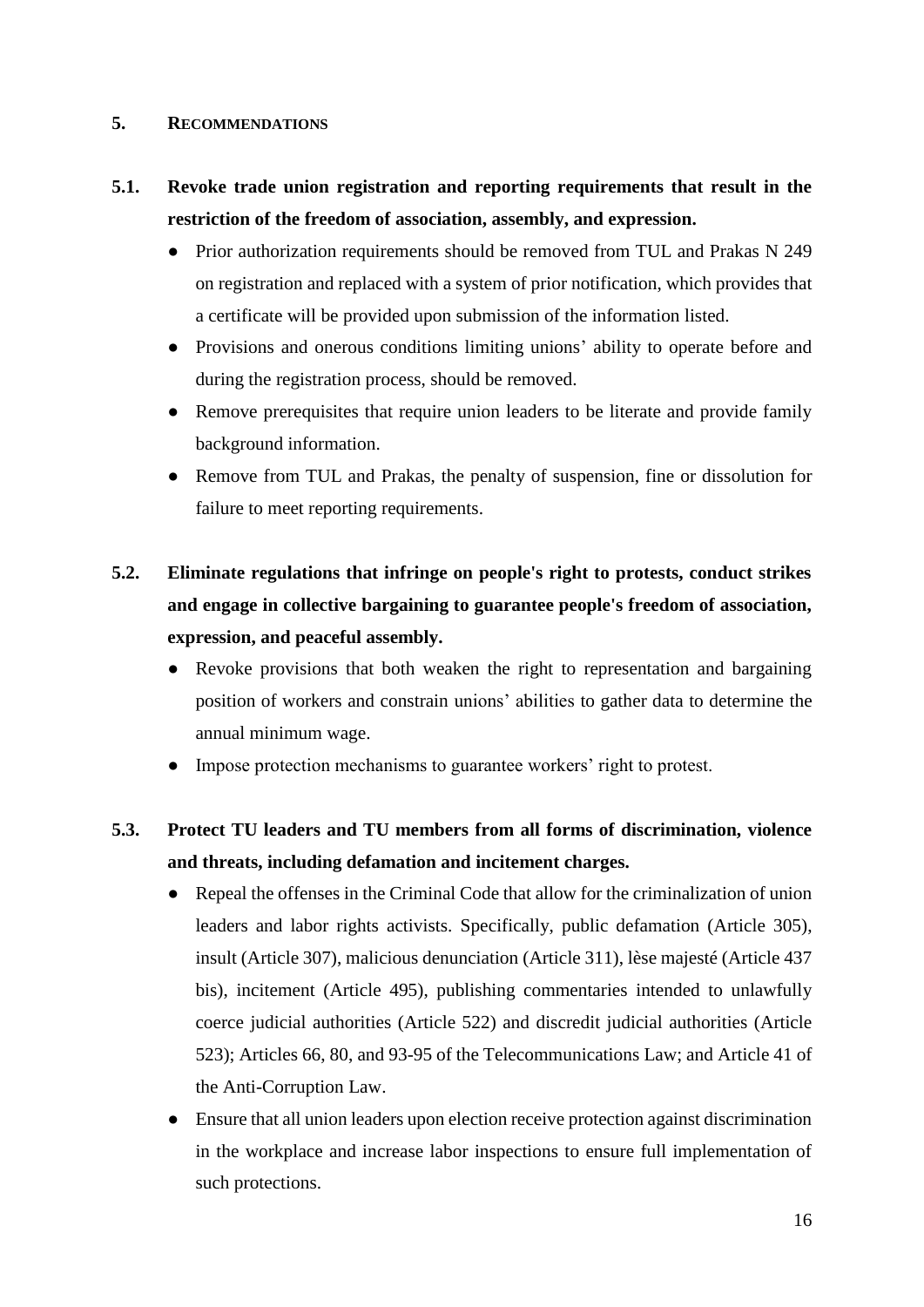- Grant union leaders that are victims of discrimination, violence and threats unimpeded access to the Arbitration Council, instead of obligating these parties to resolve their cases before the Ministry of Labour.
- **5.4. Enable the judicial system to effectively address workers' rights by allowing workers to take cases directly to the Arbitration Council.**
	- Eliminate the requirement of obtaining MRS or 30% of thumbprints from workers in the workplace for unions to bring cases to the Arbitration Council.
	- Allow workers to choose their own representative for dispute resolution.
	- Allow individual disputes access to the Arbitration Council.
- **5.5. Take affirmative measures to promote and protect workers' rights at the national level by increasing the capacity of the labor inspector.**
	- Increase the number of labor inspectors and resources allocated to them, and grant labor inspectors unannounced and unrestricted access to all worksites to ensure that conditions such as overtime, low wages, and exploitative working conditions are reported to the Ministry of Labor and properly addressed. Increase the ability of the Ministry of Labor to collect and make publicly available data on violations on number of inspections and violations of labor rights.
	- Establish a wage enforcement mechanism to ensure access to justice of guaranteed wage claims, and impose sanctions on employers who use low wages as a mechanism to compel workers to work overtime.
- **5.6. Ensure legal protections against gender-based violence at work including through the inclusion of a definition for sexual harassment and further protective mechanisms against sexual harassment and discrimination.**
	- Include a definition for gender-based violence in the labor law
	- Establish a tripartite working group to work on addressing issues and challenges related to Gender Based Violence at work.
	- Require the company to have an annual report outlining the monitoring procedures in addressing GBV at work. .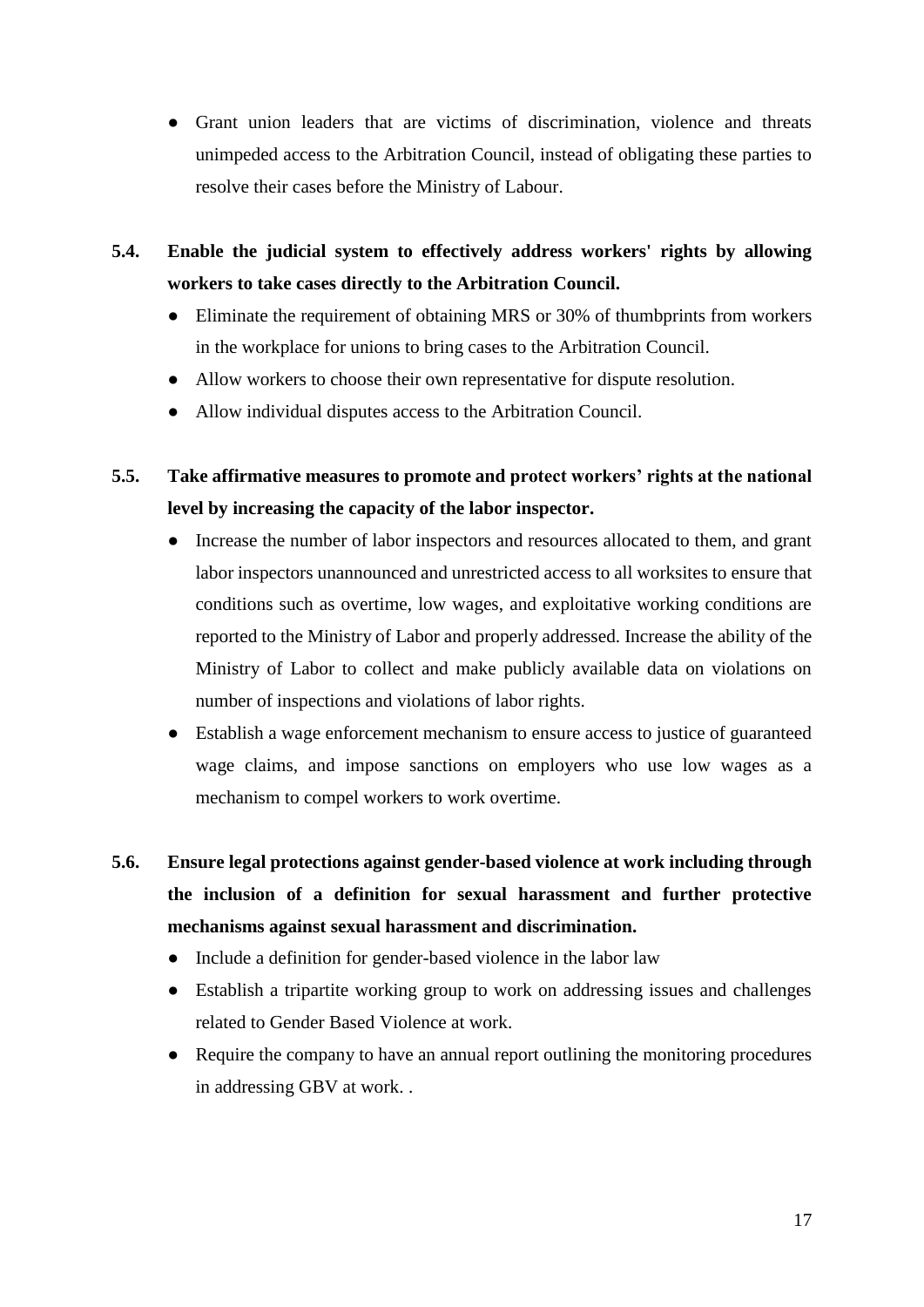- **5.7. Take affirmative action to guarantee further protection of Cambodian migrant workers in bilateral agreements with third states by increasing labor inspections making available complaints mechanisms.**
	- Increase labor inspections for migrant workers. Ensure that every country that has an MOU is supported by a local embassy equipped to provide the support services needed on the ground to ensure full implementation of the protections outlined in the MOU.
	- Establish an independent body that provides access for migrant workers to bring violations protections of MOU's before the Cambodian government.
	- Have well constructive, well-developed MOU's aiming at the protection of labor and workers' rights in destination countries, including simple procedures for the issuing of passports for oversea work and a by the government regulated bar on recruitment fees.

### **6. ADVANCED QUESTIONS**

- **6.1. What steps will the RCG take to ensure that the registration and reporting requirements in the TUL and Prakas do not curtail and prevent trade unions registration and autonomous functioning?**
- **6.2. What protection mechanisms will be put in place to ensure people's rights to collective bargaining and peaceful assembly in the form of protest and strike action?**
- **6.3. What enforcement regulations will be put in place to ensure that all workers are able to obtain access to an effective remedy through the Arbitration Council?**
- **6.4. Can Cambodia allow individual's access to the Arbitration Council?**
- **6.5. What can Cambodia do to increase the mandate and oversight of labor inspectors over exploitive working conditions?**
- **6.6. How can Cambodia develop a normative and institutional framework to counter gender-based violence in the workplace?**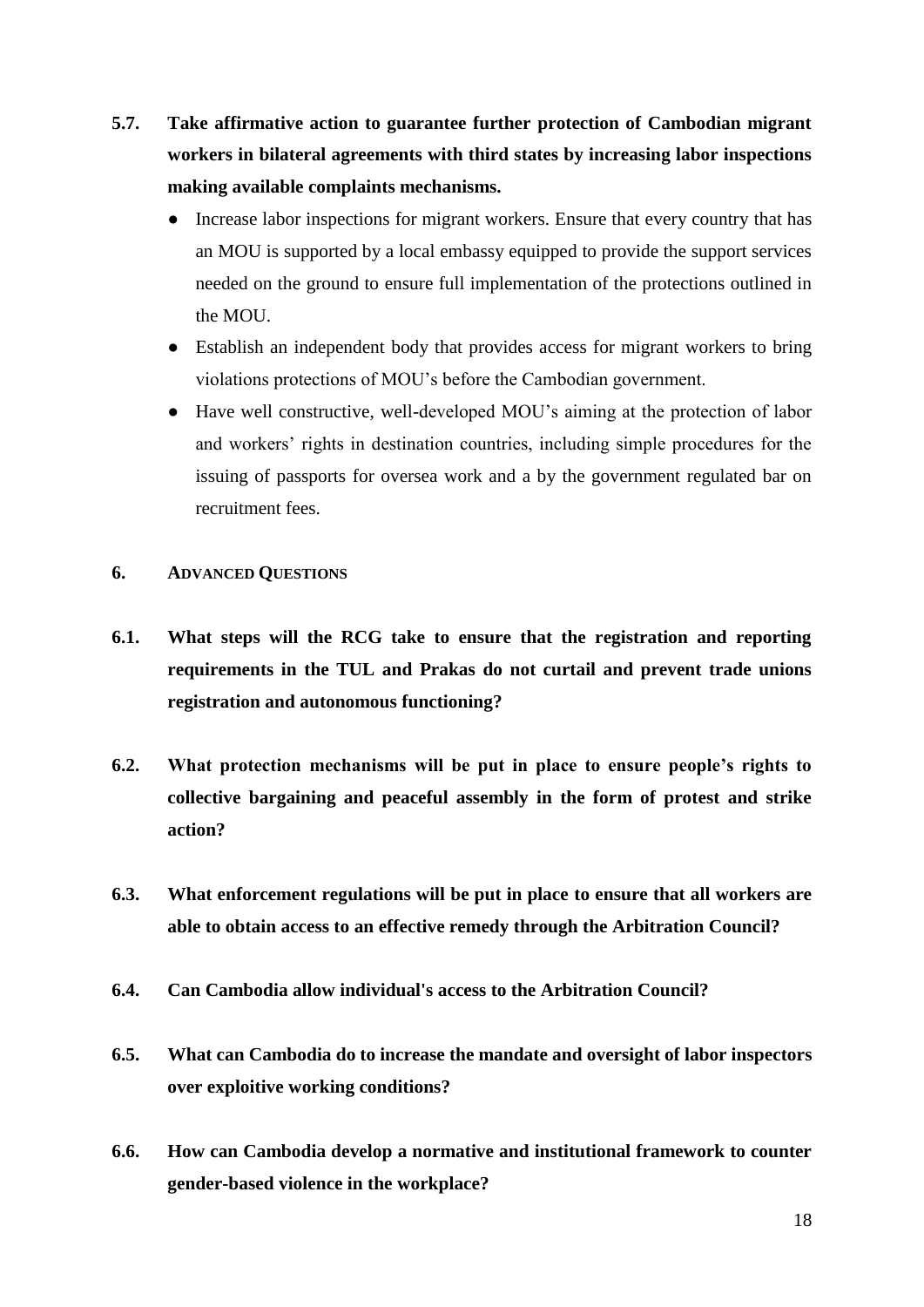## **6.7. How can Cambodia strengthen its administrative infrastructure to monitor and enforce protection mechanisms for documented and undocumented migrant workers abroad, including provisions on social security, and the right to unionize?**

#### Endnotes

<u>.</u>

<sup>4</sup> *See* on trade union leaders and labor activists subjected to harassment, FUNDAMENTAL FREEDOMS MONITORING PROJECT: QUARTERLY REPORT: YEAR 2, QUARTER 3, CCHR, ADHOC, ACILS (August 2017), at 7.

<sup>8</sup> FUNDAMENTAL FREEDOMS MONITORING PROJECT: ANNUAL REPORT, CCHR, ADHOC, ACILS (2016-2017), at 5 ("FFMP Annual Report").

<sup>9</sup> Articles 2 of the ICCPR and the ICESCR.

<sup>13</sup> Chapter 15 TUL.

<sup>14</sup> MINISTRY OF INTERIOR, NO. 1753 S.J.N. (Oct. 2, 2017), *raised during* workshop with trade union leaders. <sup>15</sup> Article 16 of Minimum Wage Law (MWL) states that (…) *anyone other than the National Minimum Wage Council who conducts a research on Minimum Wage shall submit the findings and other related sources or data in the research to the National Minimum Wage Council in 15 days after the research has been completed.*

<sup>&</sup>lt;sup>1</sup> The joint members of the Labor Rights group comprise organizations in Cambodia that advocate for labor rights of workers on the ground. **Solidarity Center** is the largest U.S.-based international worker rights organization helping workers attain safe and healthy workplaces, family-supporting wages, dignity on the job and greater equity at work and in their community's programs. Working with unions and other allies in all major industries, the Solidarity Center Cambodia seeks to protect and advance worker rights through training and support, including legal advocacy, as workers increasingly stand up for their rights and demand living wages and decent working conditions.

<sup>&</sup>lt;sup>2</sup> See for the registration requirements respectively articles 3, 14, 20 of the Trade Union law, and Prakas 249. For the reporting requirements.

<sup>3</sup> *See* Ministry of Interior ("MoI") notification #1753 (October 2017), which installed a prior notification system for all civil society organization activities requiring trade unions and civil society organizations ("CSO") to notify the MoI three days prior to conducting any activities.

<sup>5</sup> Article 54 of the Trade Union Law ("TUL") states that only union members with Most Representative Status ("MRS") have the right to collective dispute resolution through the Arbitration Council.

<sup>6</sup> *See* recommendations 118.15 by Canada, 59 by the United States UN Human Rights Council, *Report of the Working Group on the Universal Periodic Review*: Cambodia, 27 March 2014, A/HRC/26/16.

 $\frac{7}{2}$  Ministerial Orders or Proclamations (Prakas) are used to implement and clarify specific provisions within higher-level legislative documents. While Prakas instruments do not carry the full force of a law, they are practical implementation tools binding the actions of Ministry of Labour and Vocational Training (MOLVT) officials.

<sup>&</sup>lt;sup>10</sup> 2012 ILO General Survey, at 21.

<sup>11</sup> In 2013, the adult literacy rate for Cambodia was 78.3 %, *see* UNICEF, *Statistics, available at*  https://www.unicef.org/infobycountry/cambodia\_statistics.html.

<sup>&</sup>lt;sup>12</sup> FFMP Annual Report (2016-2017), at 6. Indeed, a CSO/TU Leaders' Survey revealed that 55.4% of those surveyed reported that they had not met the reporting requirements under the LANGO or the TUL; 13.7% reported that they did not know if they had or not. Only 17% reported being able to comply with the financial reporting obligations.

<sup>16</sup> Restrictions on illegal strike action (Article 92), internal decision-making (Article 13) and collective bargaining (Articles 69-74), sanctions are included in Articles 76-95 the Trade Union Law.

<sup>&</sup>lt;sup>17</sup> CAMBODIAN LEAGUE FOR THE PROMOTION AND DEFENSE OF HUMAN RIGHTS (LICADHO), 'Protesting Union Members Beaten Next to Cambodia's National Assembly" (4 April 2016), *available* http://www.licadhocambodia.org/flashnews.php?perm=167.

<sup>&</sup>lt;sup>18</sup> Respectively Article 49 (new) of the constitution amendment and Art. 437(bis) of Criminal Code FFMP Annual Report (2016-2017), at 5.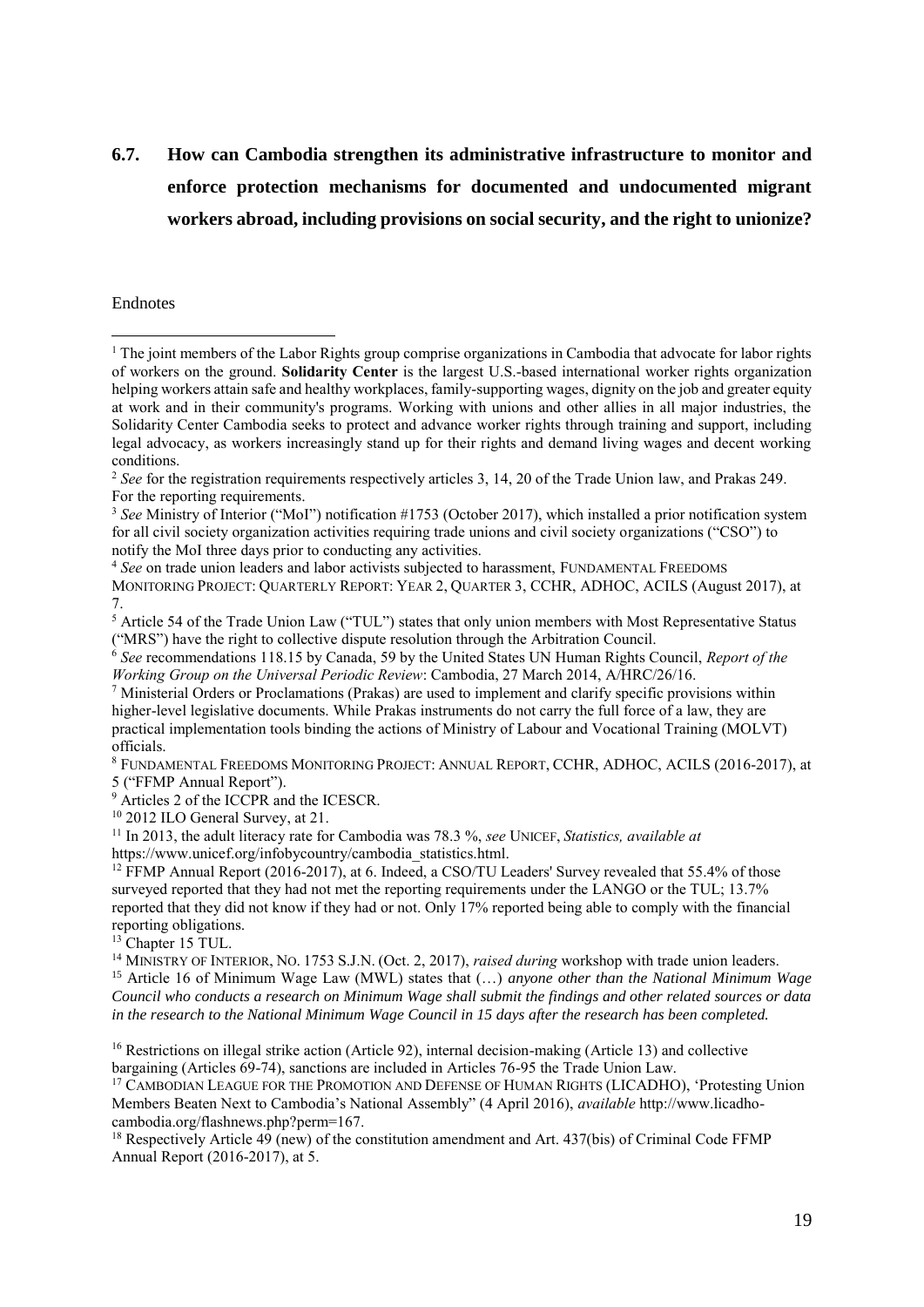<sup>19</sup> In the Rule of Law Index Cambodia ranked 112 out of 113 in the overall ranking in 2016, *see* WORLD JUSTICE PROJECT RULE OF LAW INDEX (2016-2017) *available at* 

https://worldjusticeproject.org/sites/default/files/documents/WJP-ROLI-2018-June-Online-Edition\_0.pdf. <sup>20</sup> *See also* data in ILO, REPORT OF THE COMMITTEE ON THE APPLICATION OF STANDARDS: *Third Item on the Agenda: Information and reports on the application of Conventions and Recommendations* (May-June 2018), at 22 *available at* http://www.ilo.org/wcmsp5/groups/public/---ed\_norm/---

relconf/documents/meetingdocument/wcms\_631799.pdf

<sup>21</sup> Statistics monitored by the Solidarity Center.

1

<sup>22</sup> Sen David, "Unionists arrested over Kampong Speu demonstration", THE PHNOM PENH POST (3 February 2016), *available at* http://www.phnompenhpost.com/national/unionists-arrested-over-kampong-speudemonstration.

<sup>23</sup> Sen David, "Trio jailed for leading Kampot strike action" THE PHNOM PENH POST, (7 July 2016), *available at*  http://www.phnompenhpost.com/national/trio-jailed-leading-kampot-strike-action.

<sup>24</sup>Lay Samean and Shaun Turton "Old Veng Sreng case revived for NEC member", THE PHNOM PENH POST (19 May 2016), available at https://www.phnompenhpost.com/national/old-veng-sreng-case-revived-necmember

<sup>25</sup> Touch Sokha and Leonie Kijewski, "PM files lawsuit against analyst", THE PHNOM PENH POST (14 February 2017) *available at*[: http://www.phnompenhpost.com/national/pm-files-lawsuit-against-analyst.](http://www.phnompenhpost.com/national/pm-files-lawsuit-against-analyst)

<sup>26</sup> *See also* data in AC, ANNUAL REPORT 2016: *Investing in the Future: Arbitration Council's Commitment to Sustainable and Harmonious Industrial Relations* (2016), at 6 *available at*  http://www.arbitrationcouncil.org/uploads/86219-ar\_en.pdf

<sup>27</sup> *See also* data in AC, ANNUAL REPORT 2017: *Investing in the Future: Arbitration Council's Commitment to Sustainable and Harmonious Industrial Relations* (2017)

<sup>28</sup>Issues In The Judicial System Of Cambodia. (n.d.). Retrieved from https://www.lawteacher.net/free-lawessays/administrative-law/issues-in-the-judicial-system-of-cambodia-administrative-law-essay.php

<sup>29</sup> World Justice Project Rule of Law Index 2017, Report on Cambodia, *available at*

http://data.worldjusticeproject.org/#groups/KHM.

<sup>30</sup> Yon Sineat, Daphne Chen, *Workers appeal back pay ruling*, THE PHNOM PENH POST (April 27, 2018), *available at* https://www.phnompenhpost.com/national/workers-appeal-back-pay-ruling.

<sup>31</sup> See Right to freedom of opinion, information and expression: UDHR 19; ICCPR 19, Right to enjoy just and favourable conditions of work (including rest and leisure): UDHR 23 and 24; ICESCR 7, Right to work: UDHR 23; ICESCR 6.

<sup>32</sup> See also Interview with Yang Sophorn, president of the Cambodian Alliance of Trade Unions (CATU) (Mar 31, 2017), *available at* https://www.youtube.com/watch?v=3Bhts1U0CUw&feature=youtu.be.

<sup>33</sup> Interview with Solidarity Center.

 $34$ Arbitration Council, Arbitral Award, Case Nº 007/16, Dated 18 February 2016, Ho Hsin Tai Limited, Available at http://www.arbitrationcouncil.org/en/ac-decisions/arbitral-decisions

<sup>35</sup> Outcome workshop with union leaders June 8, 2018.

<sup>36</sup> Article 172 of the Cambodian Labor law states that "All employers and managers of establishments in which child laborers or apprentices less than eighteen years of age or women work, must watch over their good behavior and maintain their decency before the public. All forms of sexual violation (harassment) are strictly forbidden." Cambodian Labour Law (1997).

<sup>37</sup> Nuppun GBV Report (2017), at 3, *see also* Tanzer Z. (n.d). Review of Laws relating to GBV at work in Cambodia.

<sup>38</sup> GLOBAL LABOR JUSTICE, Gender Based Violence in the GAP Garment Supply Chain \*2018), *available at*  <https://www.globallaborjustice.org/wp-content/uploads/2018/06/GBV-Gap-May-2018.pdf> p. 59 <sup>39</sup> https://www.globallaboriustice.org/wp-content/uploads/2018/06/GBV-Gap-May-2018.pdf pp. 61-63

<sup>40</sup> Statement by CFSWF during UPR workshop on June 8, 2018.

<sup>41</sup> Nuppun GBV Report (2017), at 6.

<sup>42</sup> See Royal Government of Cambodia Submission, Sixth National Report on The Implementation of the Convention on the Elimination of All Forms of Discrimination Against Women ("RCG submission to CEDAW") (April 2018), at 18.

<sup>43</sup> Thailand-Cambodia Memorandum of Understanding for Bilateral Cooperation in Counter Trafficking (2016), *see* RCG submission to CEDAW at 18.

<sup>44</sup> Vietnam-Cambodia Action Plan for the implementation of the 2015 Cambodia and Vietnam Agreement for Bilateral Cooperation on Counter Trafficking in Persons and Protection of Victims of Human Trafficking in line with the 2009 Standard Operating Procedures for the Identification and Repatriation of Trafficked Victims (2015), *see* RCG submission to CEDAW at 18.

<sup>45</sup> China – Cambodia Bilateral Agreement and Action Plan for Strengthening Cooperation in Counter Trafficking in Persons (2016), *see* RCG submission to CEDAW at 18.